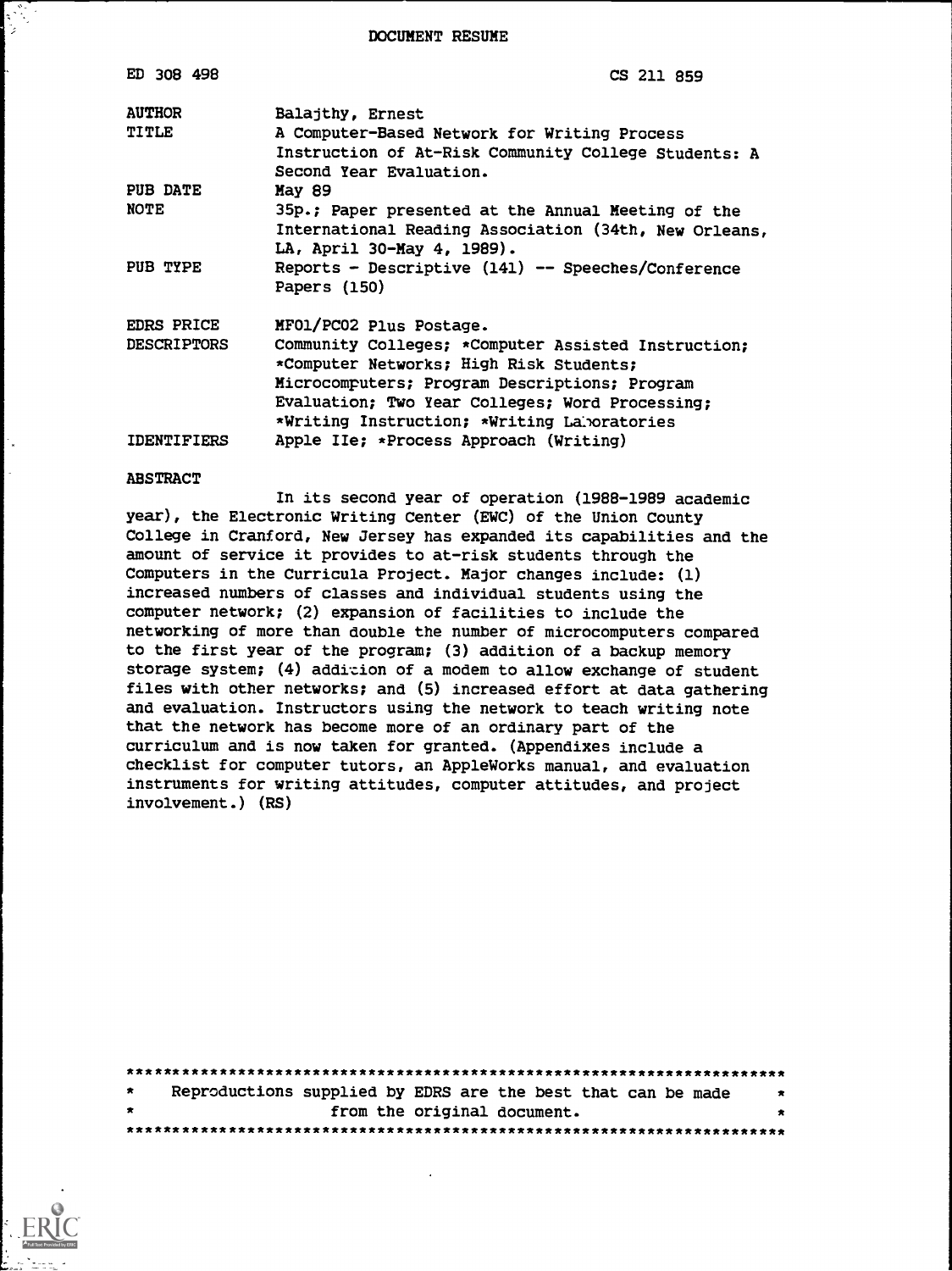X.

# COMPUTER-BASED NETWORK FOR WRITING PROCESS INSTRUCTION OF AT-RISK COMMUNITY COLLEGE STUDENTS: A SECOND YEAR EVALUATION

Ernest Balajthy, Ed.D.

State University of New York at Geneseo

Geneseo, NY 14454

Paper presented at the International Reading Association, New Orleans, LA, May, 1989: Preconvention Institute on Computers and Reading: Lessons from the Past and the Technologies of the

1

Future

U S DEPARTMENT OF EDUCATION Office of Educational Research and Improvement EDUCATIONAL RESOURCES INFORMATION<br>CENTER (ERIC)

 $7$  This document ras been reproduced as<br>- received from the person or organization<br>- originating it

C. Minor changes have been made to improve.<br>I reproduction quality

Points of view or opinions stated in this docu<br>ment : do: not: necessarily: represent: official<br>OERI position or policy

"PERMISSION TO REPRODUCE THIS MATERIAL HAS BEEN GRANTED BY

Ernest Ba

TO THE EDUCATIONAL RESOURCES INFORMATION CENTER (ERIC)."

2  $\sim$ 

RFST COPY AVAILADLE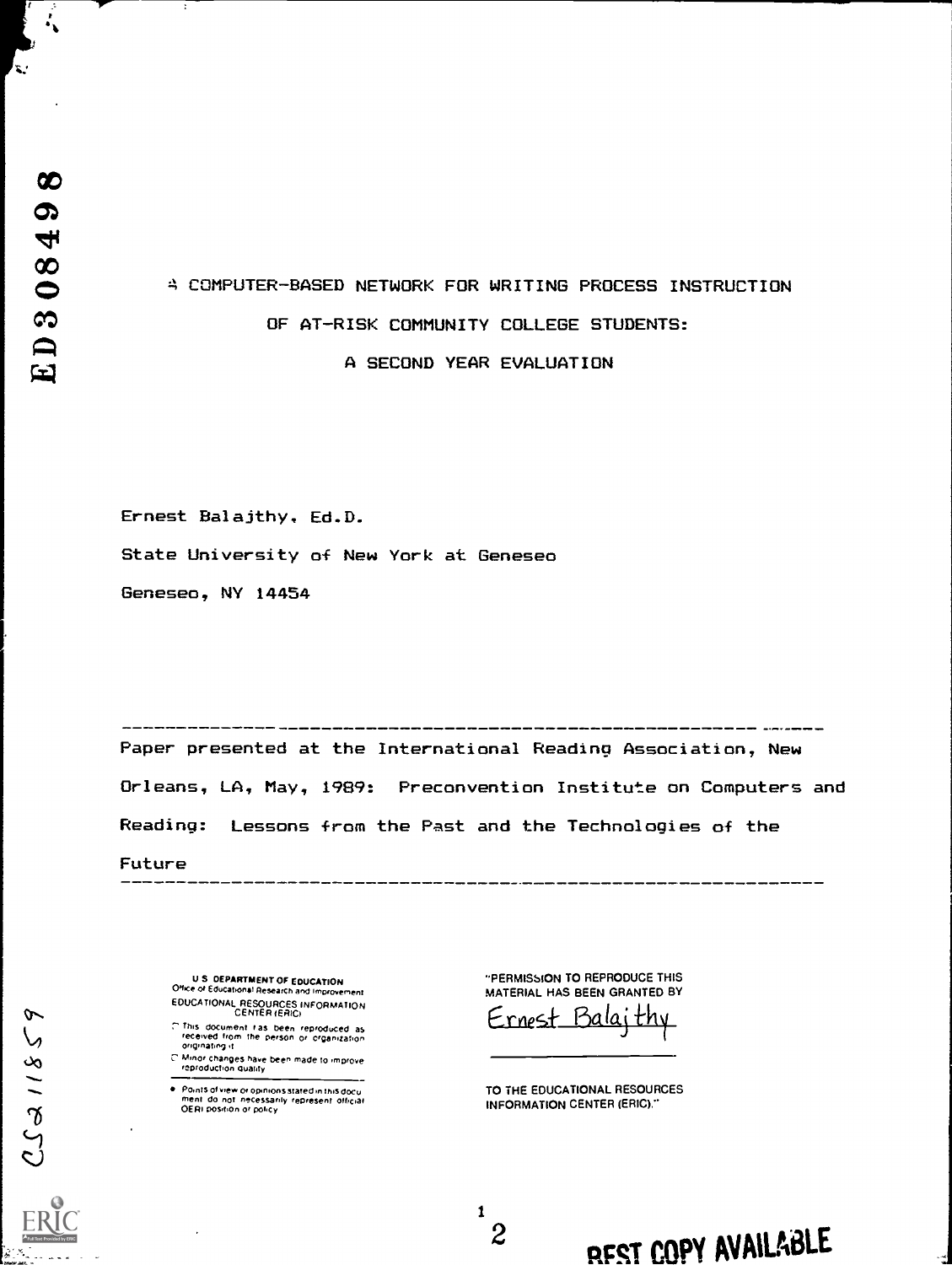# A COMPUTER-BASED NETWORK FOR WRITING PROCESS INSTRUCTION

# OF AT-RISK COMMUNITY COLLEGE STUDENTS:

A SECOND YEAR EVALUATION

Ernest Balajthy

State University of New York at Geneseo

# Outline:

 $\mathbf{x}^2$ 

 $\ddotsc$ 

 $\ddot{\cdot}$ 

Description of the Project

Evaluation: Descriptions and Suggestions

Hardware Issues

Student Use

**Staffing** 

Instructional Faculty

Conclusion

Appendix A: Checklist for Computer Tutors

Appendix B: Evaluation Instrument for Writing Attitudes

Appendix C: Evaluation Instrument for Computer Attitudes

Appendix D: Evaluation Instrument for Project Involvement

Appendix E: AppleWorks Manual

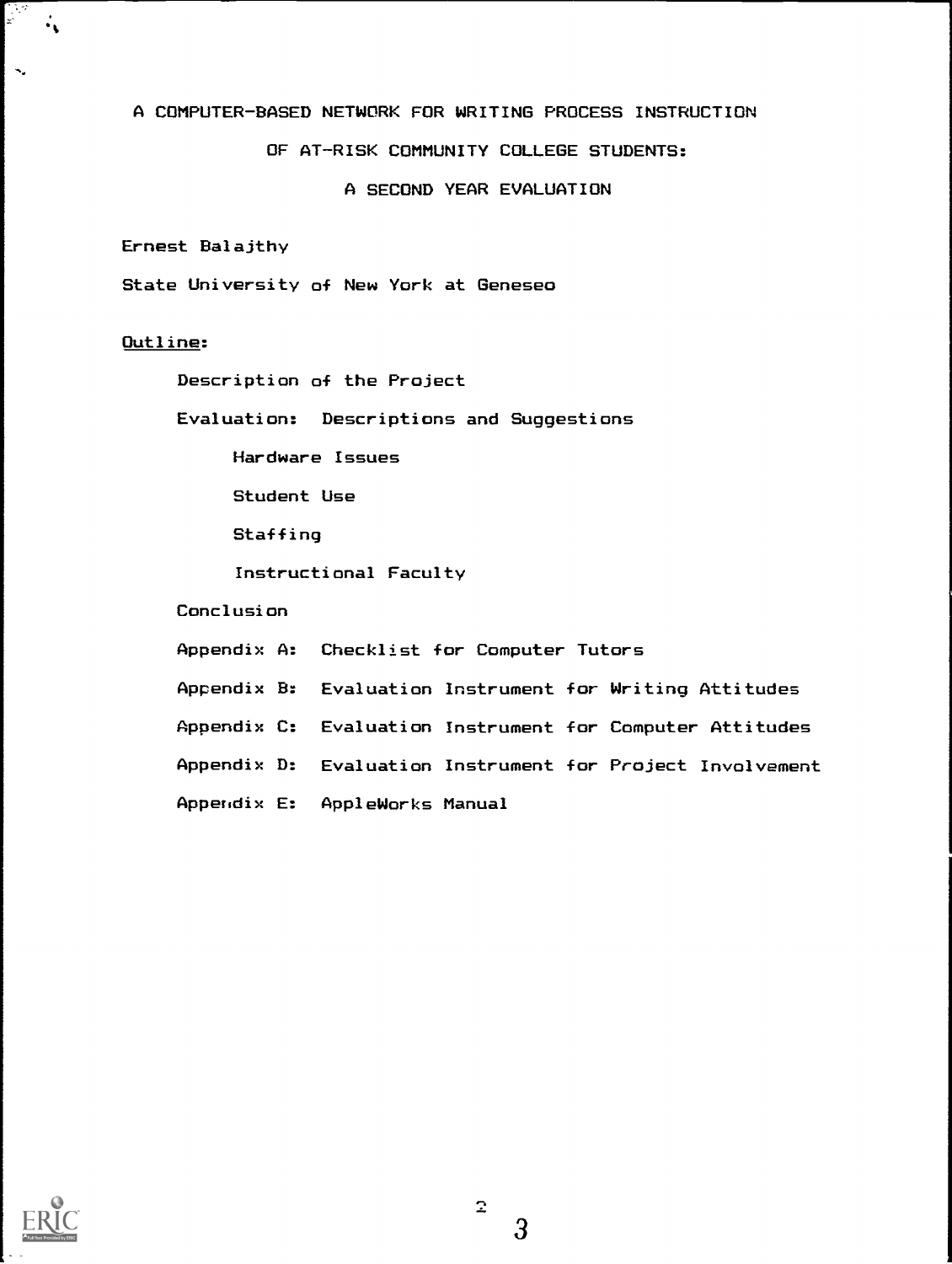The Computers in the Curricula Project at Union County College, Cranford, New Jersey, was initially funded by a state grant and college institutional support in 1987. The purpose of the project has been to establish computer-based networks which can be used to improve the writing ability of at-risk students at the college, many of whom are minority students from low socioeconomic status backgrounds.

During its first year of operation, the 1987-1988 academic year, the hardware included a Corvus network system and hard disk for increased memory, 21 Apple IIe microcomputers, with four ImageWriter II printers. Microcomputers were set on 6-foot tables in the Electronic Writing Center, two computers per table, allowing room for students' book and papers. A nearby laboratory of isolated Apple IIe microcomputers, in existence prior to grant funding, had two additional printers.

The purpose of the present report is to critically evaluate the second year of operation of the project. A detailed evaluation of the project's first year has been submitted for publication. Pre-publication copies of the report are available from the author (Dr. Ernest Balajthy, Department of Elementary & Secondary Education & Reading, State University of New York at Geneseo, Geneseo, NY 14454).

In its second year, the Electronic Writing Center has expanded its capabilities and the amount of service it provides. Major changes include:

1. Increased numbers of classes and students using

4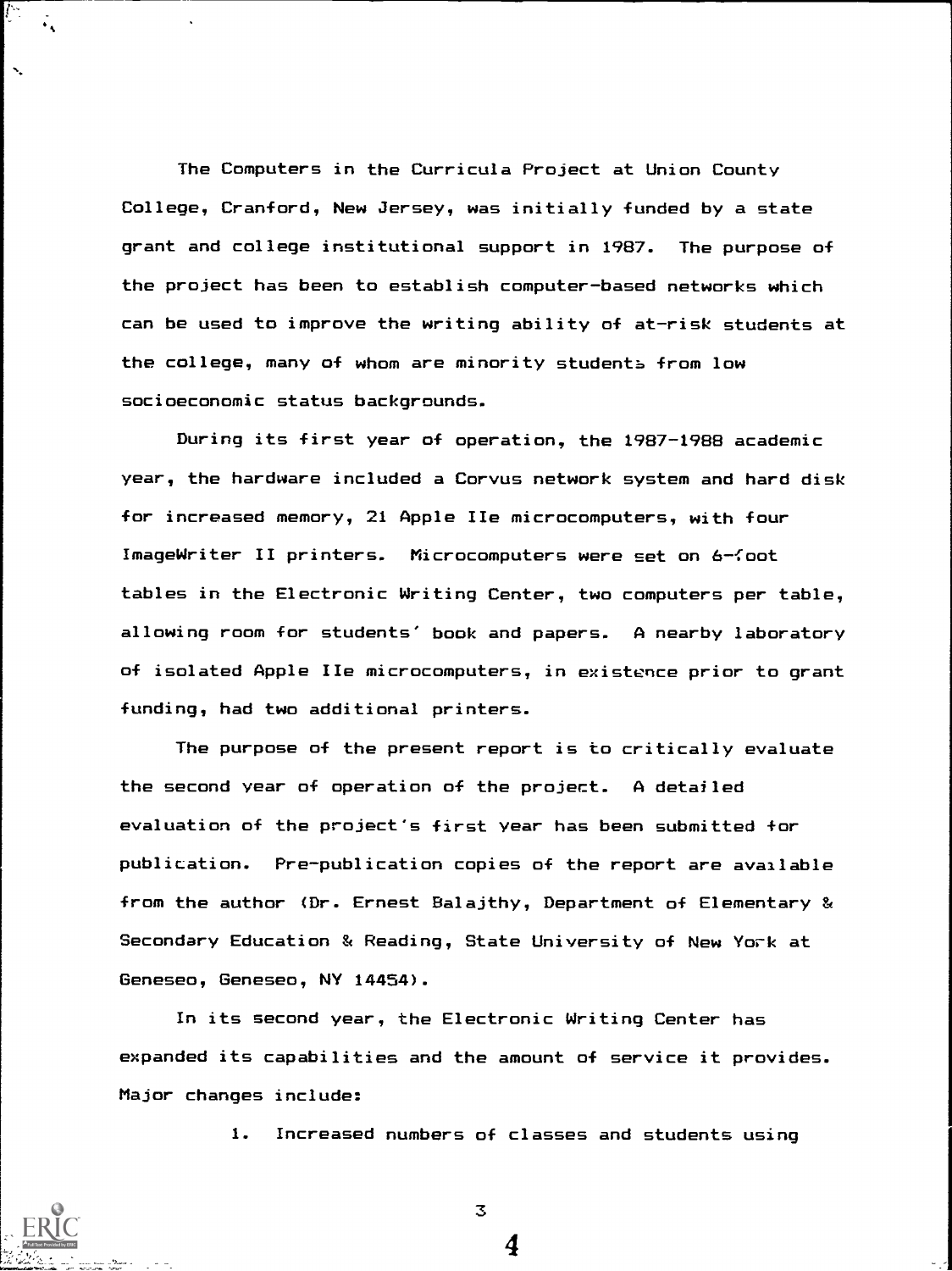the center

- 2. Expansion of facilities to include the networking of more than double the number of microcomputers 3. A backup memory storage system
- 4. Addition of a modem to allow exchange of student files between Rutgers University and UCC, using the New Jersey Center for the Study of Writing Bulletin Board
- 5. Increased effort at data gathering and evaluation

#### Hardware Issues

#### **Description**

 $\ddot{\phantom{1}}$ 

Most major changes in hardware facilities were delayed until the end of the Spring, 1989, semester. These changes included expansion of the facilities with the addition of a second network linking 27 Apple IIe microcomputers, all of which are located on the same floor of the college library as the Electronic Writing Center (the original network). The second network will be used primarily for independent student work rather than class instruction. It will be read-only, in that software can be accessed from the network storage device but no files can be stored on the hard disk by students. The mathematics and foreign language software will be stored on this new network.

In addition, two Apple lie's will be located outside the EWC, but will be tied into the EWC network. This will allow students to use the EWC network for independent work while a



4

 $\overline{5}$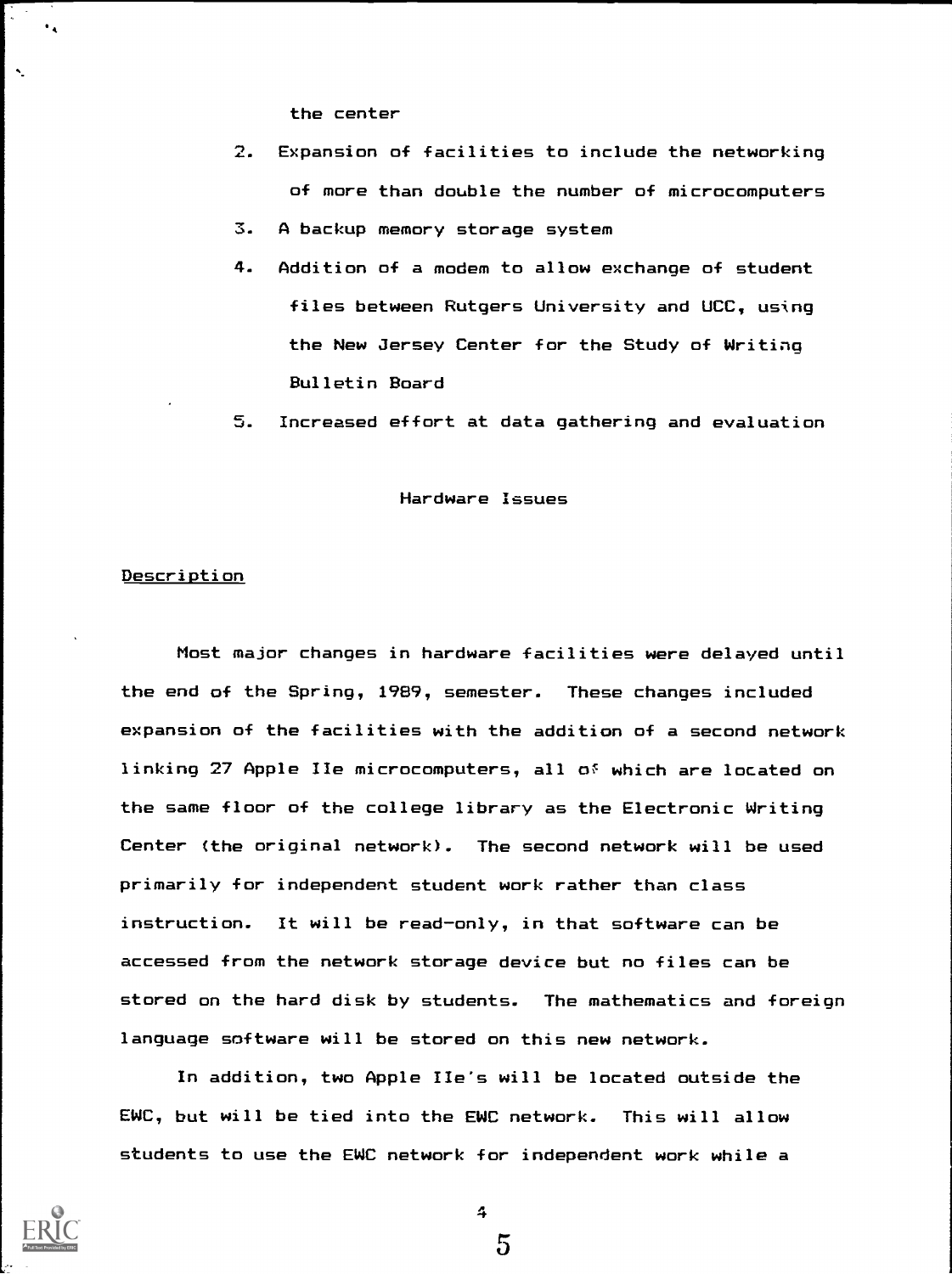class session is being held in the EWC.

A large-screen video display unit has been purchased for the EWC. This will allow whole-class discussion of a composition online. Original plans were to use the network by having each student access the same composition on his or her own microcomputer. This has proved time-inefficient. Instructors estimate it takes 15 minutes of lost class time to carry out that operation.

An Uninterrupted Power Supply has been purchased for the EWC. In the event of a power outage, the power supply will give a class 15 minutes of power to shut down operations. In the first half of the Spring semester, 1989, two separate power outages occurred. Each created problems that kept the network inoperative for one week. Down-time of the network was the single most frequent complaint from instructors, who reasonably pointed out that they were reluctant to plan use of the network due to frequency of down-time.

A modem has been purchased to allow transfer of student composition files between UCC and similar classes at Rutgers University. Plans are to use the New Jersey Center for the Study of Writing bulletin board as a central storage device. Actual transfer of files will be carried out by the EWC staff, to avoid confusing instructors and students with still yet another complex and time-consuming computer operation.

 $\blacksquare$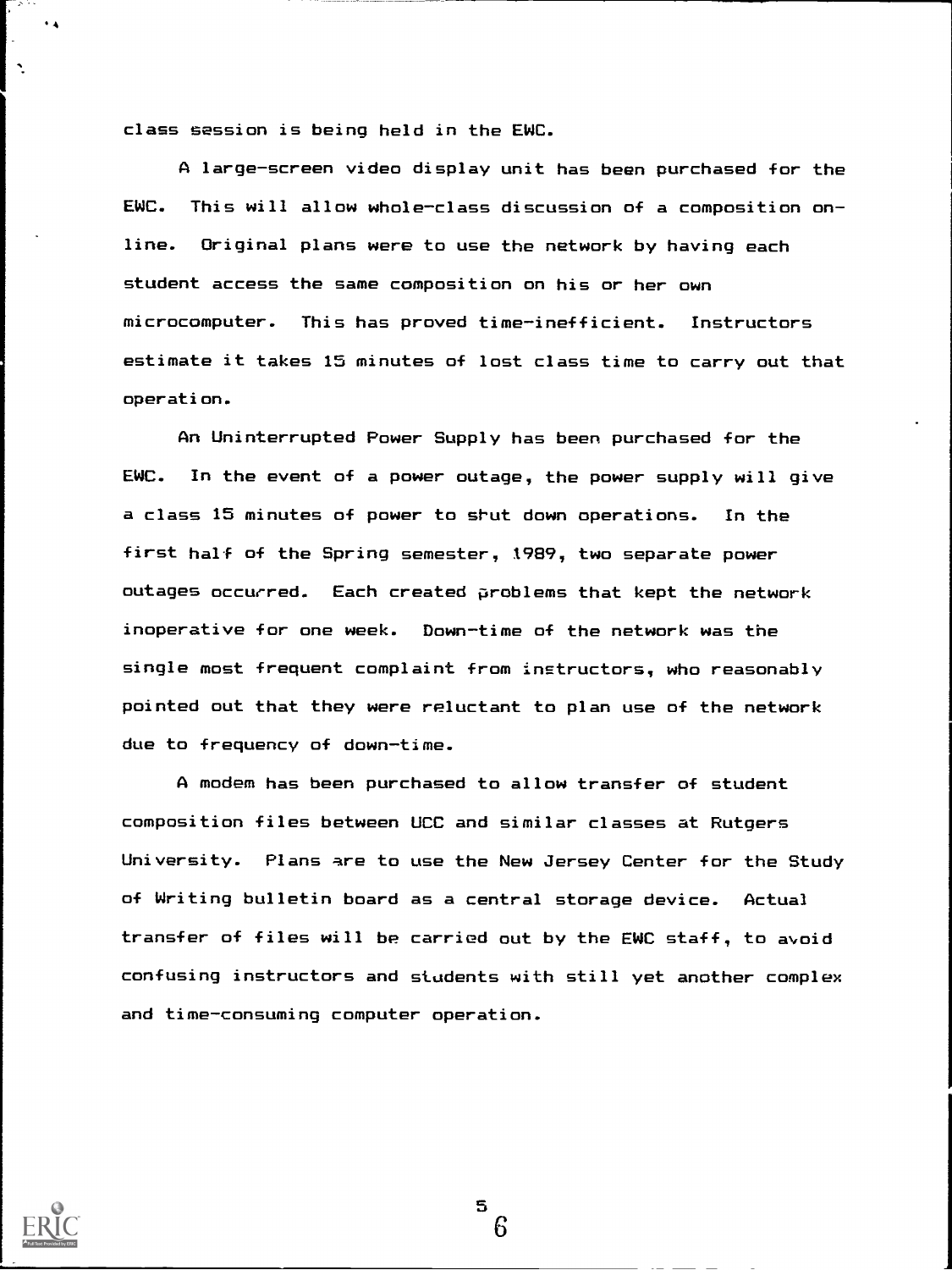#### Suggestions

 $\hat{\phantom{a}}$ 

1. Instructors may be discouraged from using the EWC if class size is larger than the number of microcomputers available. Additional funding for purchase of several more microcomputers to accommodate larger classes would be helpful.

In certain circumstances, it may be beneficial to divide a large class in half and give each group an EWC session separately. One efficient method might be to use computer experience as the grouping criterion, with experienced students in one group and inexperienced students in another.

2. Enough copies of AppleWorks should be readily available, if the network should go down. This would allow the computer technician to boot up each Apple IIe to use independently of the network, so that class could proceed somewhat normally.

3. In my understanding of the copyright laws, UCC would be able to use disk copies of software such as AppleWorks, while keeping the originals in a secure location. This policy should be implemented for software security purposes.

4. A large-screen video display unit should be available to instructors to be used in the regular classroom areas. This would allow instructors to project compositions for class discussion without occupying the EWC, thereby leaving it available for independent student use.

5. Additional modems may be purchased at some point for use on the other campuses of UCC. This would allow instructors who commute between campuses to access the EWC from another campus in order to prepare lessons. Priority of this purchase would depend

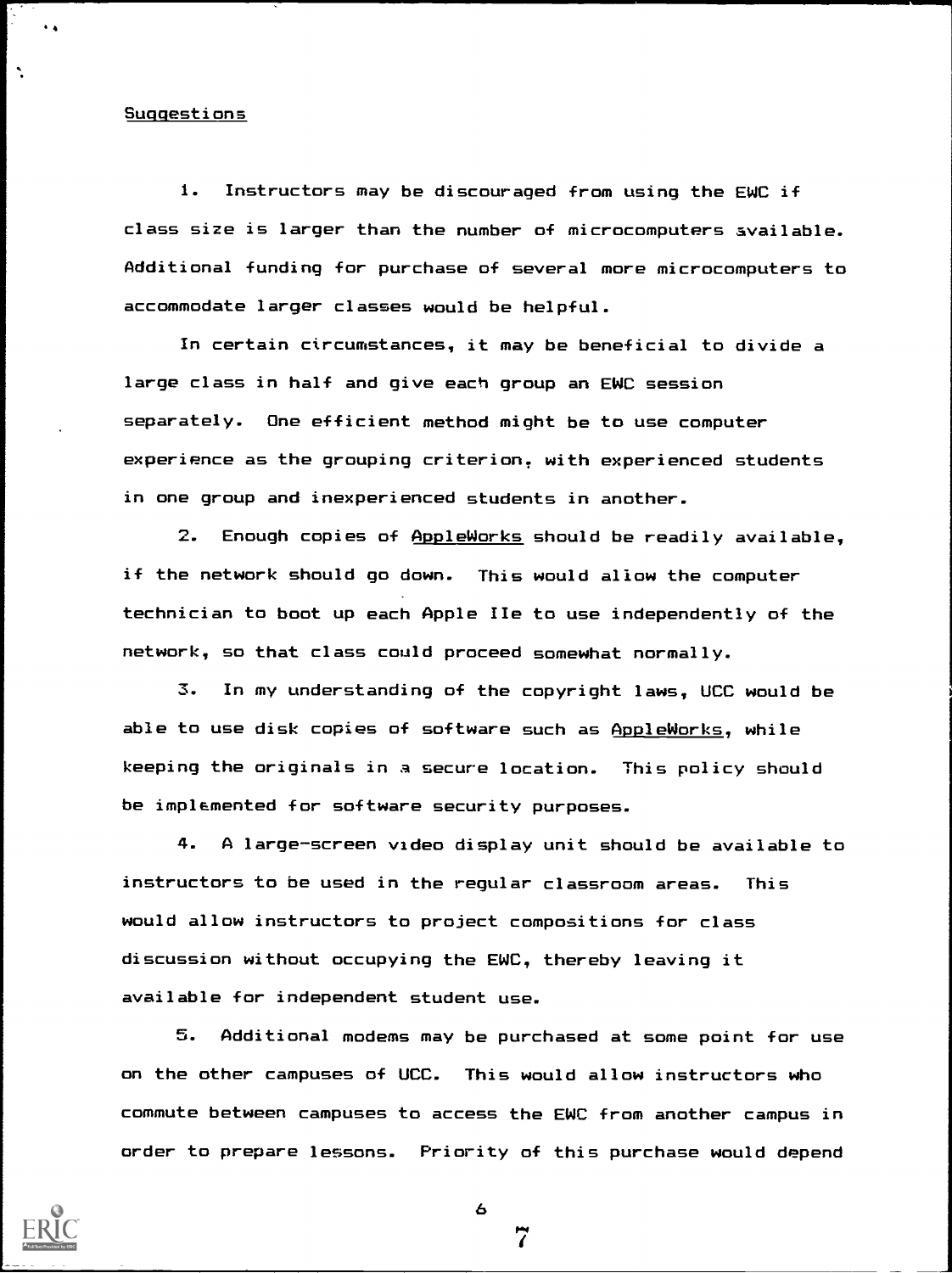or. the number of such instructors.

6. Purchase of a Macintosh computer, laser printer, and appropriate software would allow development of sophisticated desktop publishing capabilities. The Macintosh must be equipped with software and hardware capable of reformatting AppleWorks files for use with its own software.

#### Student Use

#### Description

 $\bullet$  4  $\bullet$  6  $\bullet$ 

12 classes, consisting of some 240 students, have used the EWC in each of the Fall, 1988, and Spring, 1989, semesters. This represents service to a total of some 480 students and 8 instructors, a sizable increase over the previous year. Scheduling of classes has not yet created a problem. Most instructors use the lab with a frequency that varies from once per week to once per month.

v.

#### Suggestions

At this point, instructors have to clear independently working students out of the EWC themselves in order to hold class in the EWC. This results in frustrating delays. Since a computer technician is available at all times, part of his or her responsibilities should be to give all students in the EWC a 15 minute warning when a class has been scheduled to use the center. Then, 5 minutes before class, he or she should make sure all



7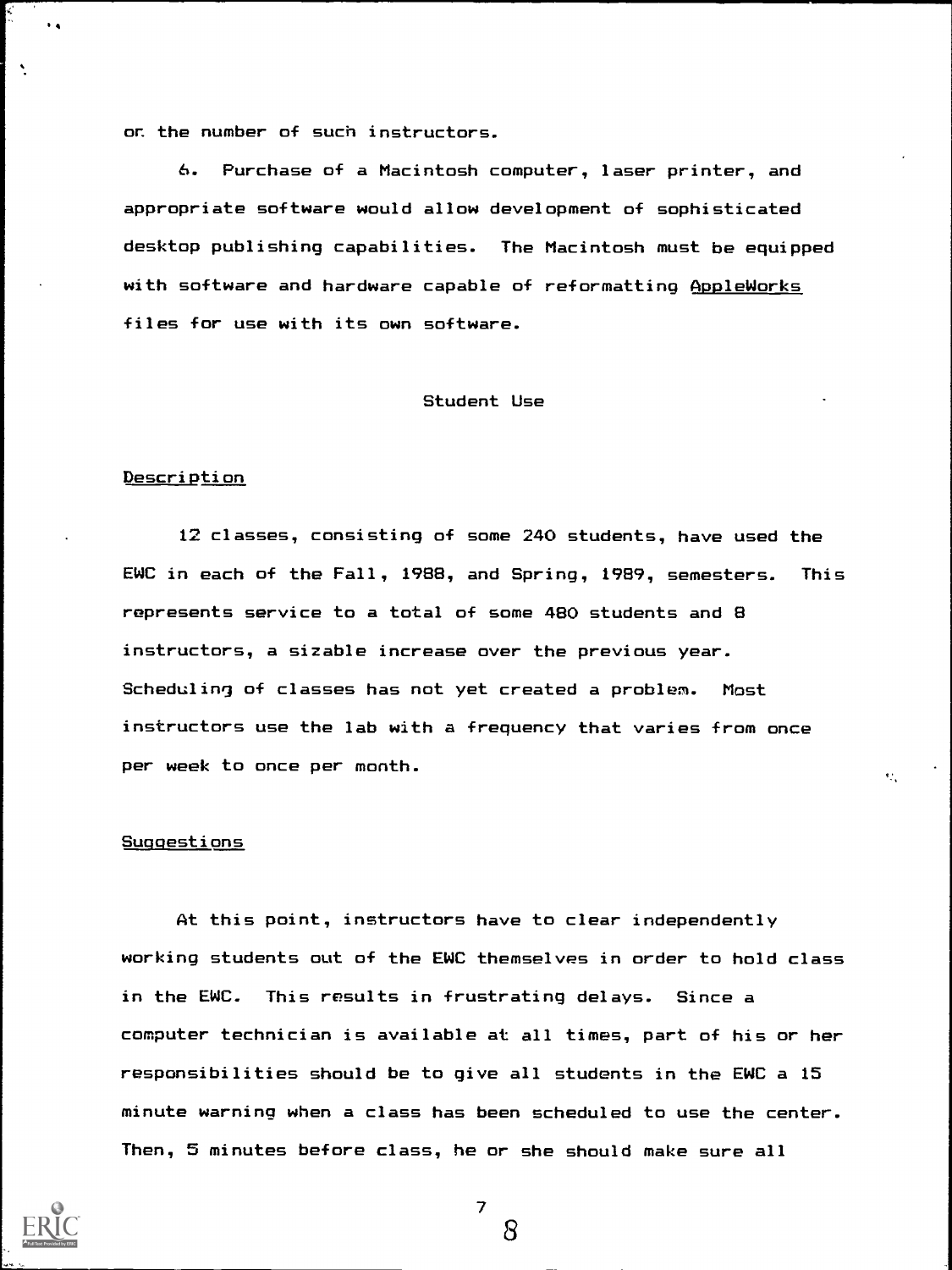students have left.

 $\ddot{\phantom{a}}$ 

 $\ddot{\phantom{a}}$ 

#### **Staffing**

A computer technician is present in the EWC during the school day to answer questions. His or her responsibilities include adding and erasing class files and helping instructors and students on technical matters. An Incident Log is kept in the center for reports on problems, and it is the technician's job to respond to these reports.

A checklist of minimum technical qualifications for Student Computer Tutors has been developed (see Appendix A). This will serve as a guideline for training.

#### Instructional Faculty

#### Description

In the Evaluation Report of the UCC EWC, 1987-1988, one of the strengths highlighted was the time and effort given to inservicing of instructional faculty. The released time for instructors to study the network system and to modify class plans was of special value.

Previous inservicing has been valuable in several ways:

1. Instructors were enthused about the educational potential of the project. This enthusiasm was crucial in providing motivation for the increased



8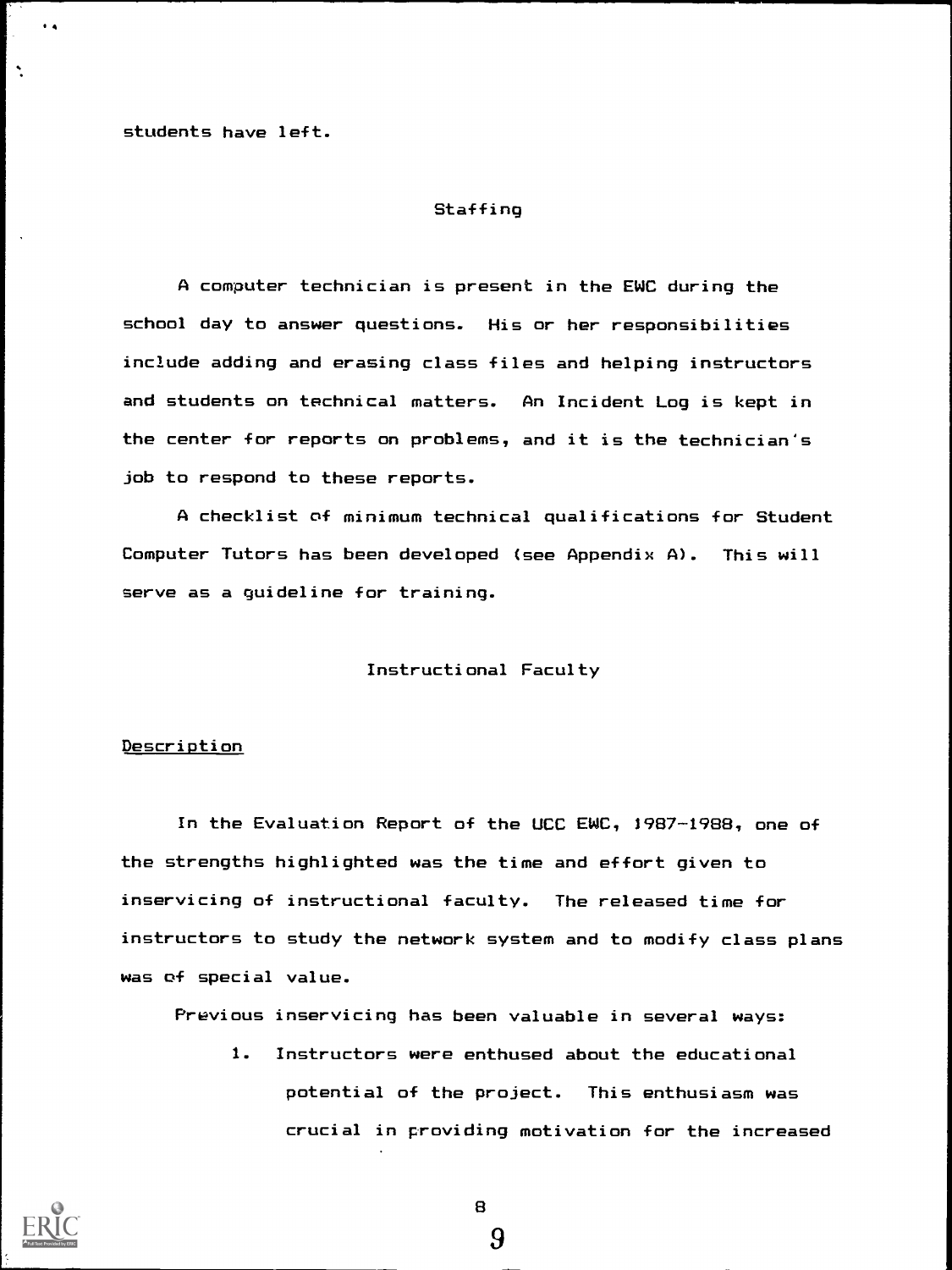efforts necessary for integration of networking technology into existing courses.

- 2. Instructors were given a basic familiarity with the technical aspects of word processing and the Corvus network
- 3. Instructors were provided an introduction to some teaching methods employing use of word processors (such as Blind Writing and Scaffolding).

It seems apparent that a second phase of inservice help is a present need. Interviews of the instructional faculty by the Project Evaluator indicated four major sources of concern:

- 1. Desire for increased assurance with the technical aspects of the network
- 2. Desire to clarify the central purpose of the networking system
- 3. Need for up-to-date information on research and development pertaining to Computer Aided Writing
- 4. Desire to develop practical plans for implementing use of the network in coursework.

# Suggestions

 $\ddot{\phantom{0}}$ 

A more extensive inservice experience than has been carried out previously is appropriate at this point. This could be carried out periodically over the course of the semester, or as a one-to-two week intensive workshop course. Some 20 hours of lecture/discussion and 20 hours of small group/lab work would be optimal.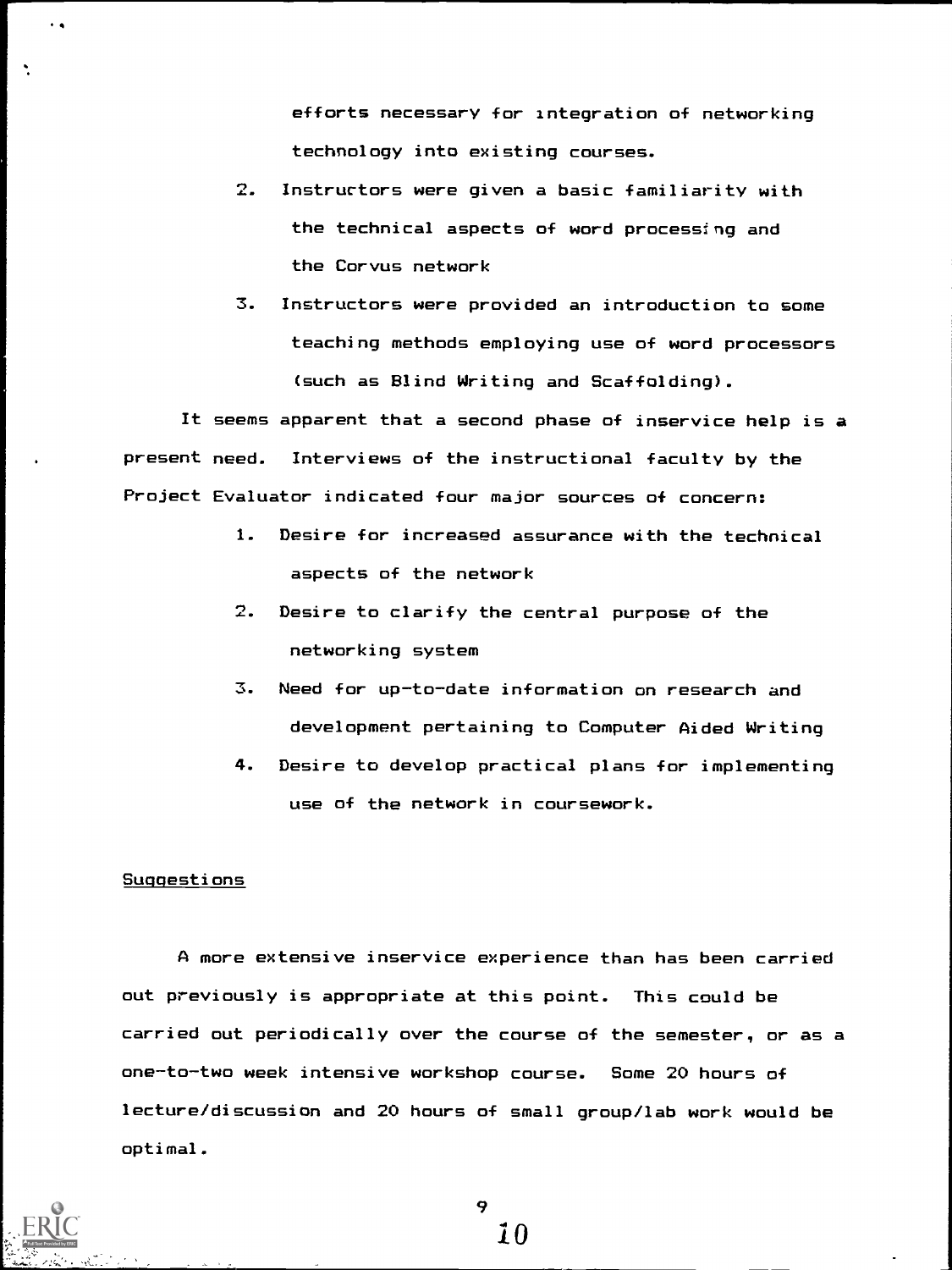Goal one: Assurance with technical aspects of the network. Instructors need supervised experience in which they carry out operations using the network. This might best be organized in a series of experiences in which they engage in the writing process as a group, simulating the experiences through which they will guide their own students. The writing process component might serve as the central focus of the inservice experience, tying the other major goals together.

Goal two: Clarity of purpose of the networking system. The purpose of the network is to aid in the development of an authoring environment in each class, as highlighted in the work of such theorists as Janet Emig, Dorothy Watson, Donald Graves, and Lucy McCormick Calkins. Instructors should use the network to create a "community of authors," employing collaborative learning procedures. Two important topics should be covered in relation to this goal:

> a. Methods and principles of collaborative learning for peer revising and editing in classrooms. This should emphasize classroom management and planning of instruction.

b. Methods and principles of achieving a "community of authors" in a developmental writing classroom. This should emphasize classroom management and planning for structuring an "authoring environment."

This component of the inservice should avoid the extreme of prescription: That is, telling the faculty the "right way" to do



 $\ddot{\phantom{1}}$ 

 $\ddot{\phantom{a}}$ 

10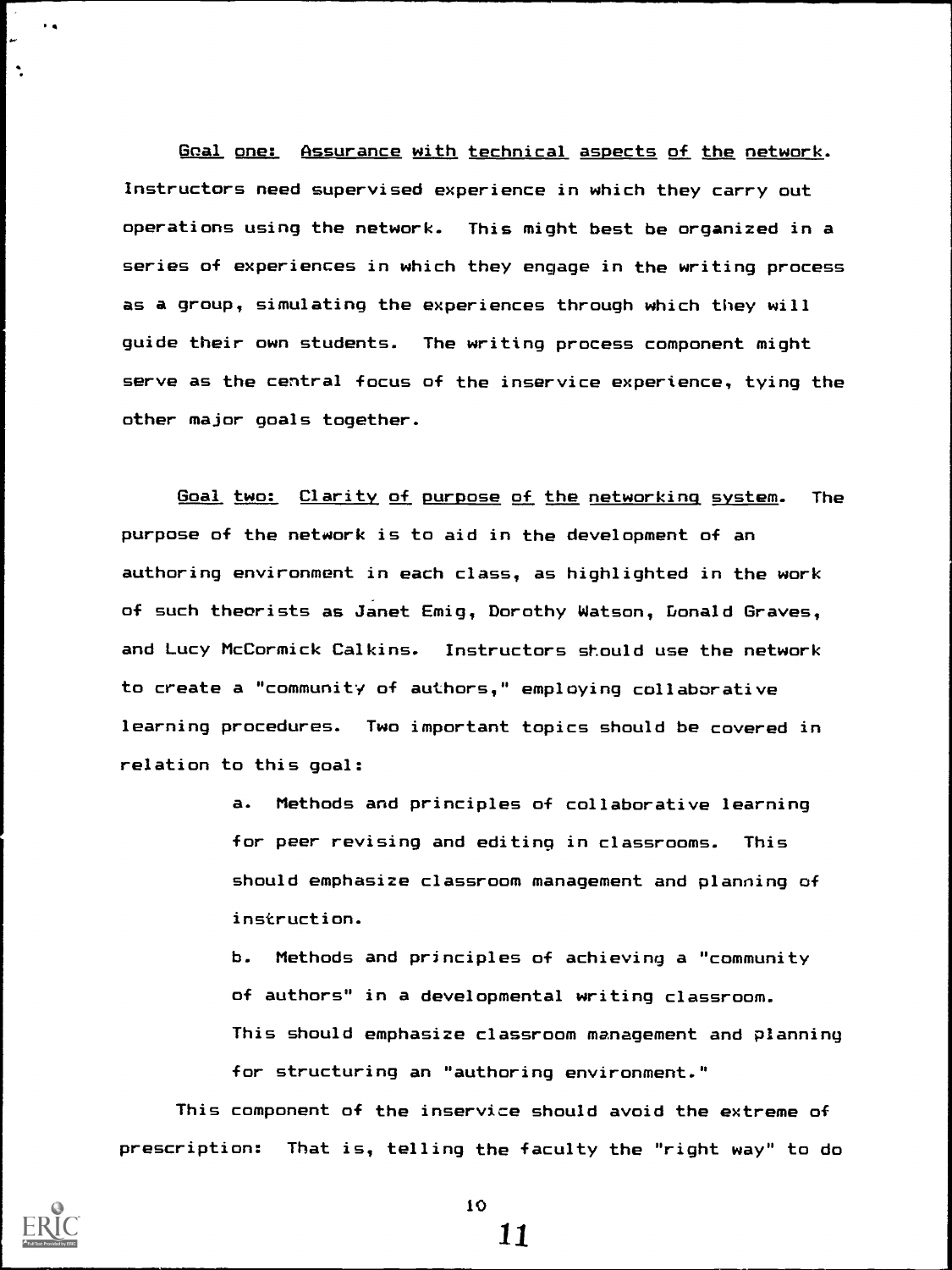things. There is no one "right way." Sufficient time and effort should be allowed for critical thinking and discussion on the part of the faculty, as they examine the methods being presented in the light of both their own students' needs and their own educational philosophies and methods.

Goal three: Up-to-date information on research and development. This component of the inservice should focus on three major topics:

> 1. Findings of research on Computer Aided Writing. As Roblyer, Castine and King (1988) point out, research on CAW has increased in intensity in the past few years. Most research has been directed to analysis of the effects of word processing technology on classroom learning, an appropriate topic for the UCC project. 2. Computer Aided Writing methodology. Researchers (such as Helen Schwartz and Colette Daiute) and commercial developers have recently provided guidelines and methods for using word processing technology for instructional purposes. 3. Adjunct aids for Computer Aided Writing. These include practical suggestions and experience in working with the following:

- a. Keyboarding software
- b. Desktop publishing
- c. Grammar/style checkers
- d. Spelling checkers



 $\ddot{\bullet}$ 

 $\ddot{\phantom{a}}$ 

 $11/12$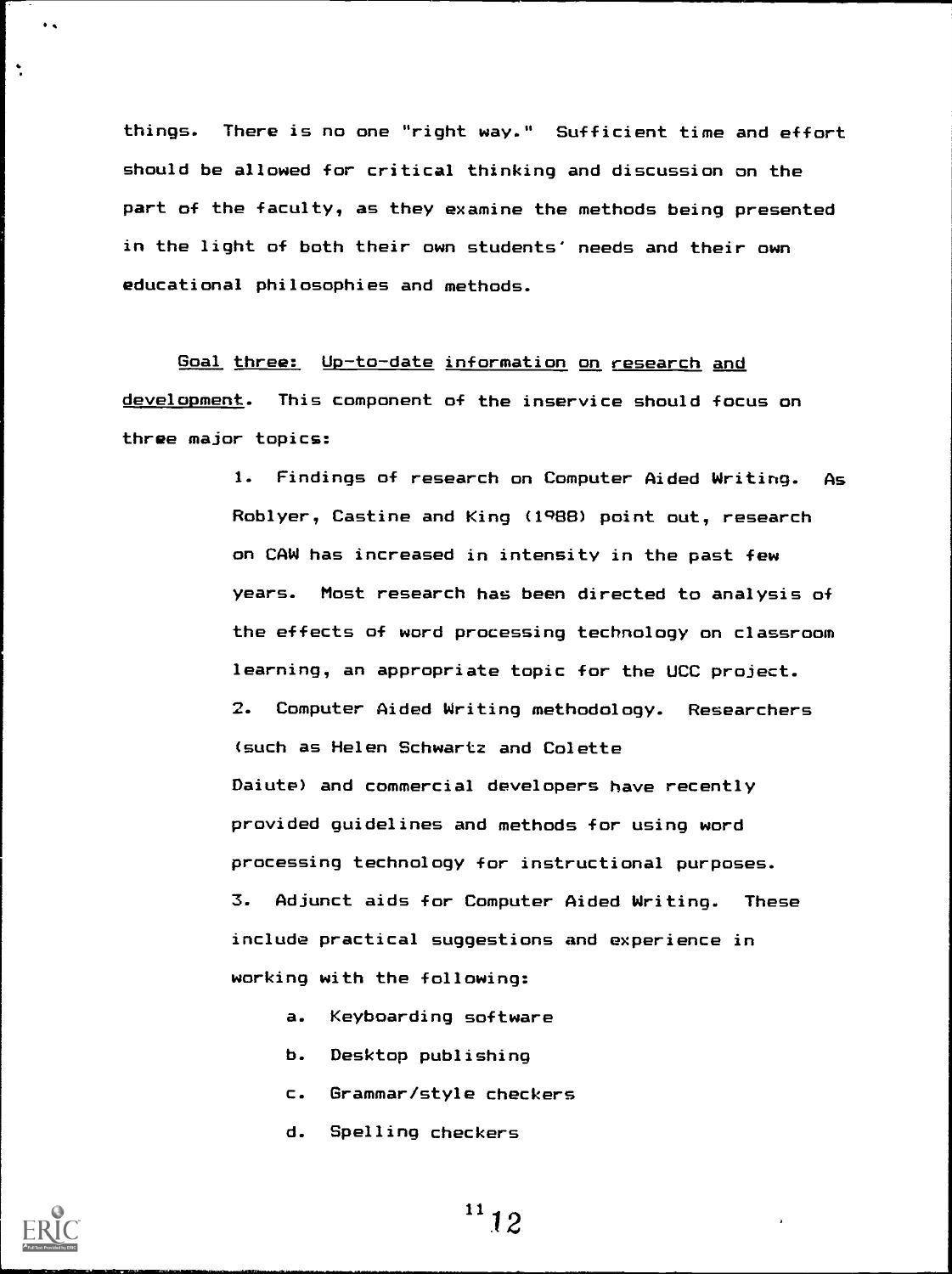- e. Writing process software packages
- f. Prewriting planning software

Goal four: Development of practical plans for implementation of the network. Faculty will need time for development of revised course outlines for more practical implementation of the networking methodology. This time should be structured to include the.following:

1. Discussion/brainstorming in small groups

2. Independent time for writing revised course outlines, preferably using the EWC itself so as to become more familiar with its technical operation 3. Individual consulting time with the inservice provider, to discuss issues of particular concern.

The objectives and methods developed in this component can serve as the focus for the following year's project evaluation report.

Some topics to be included in this component are:

1. Scheduling of assignments. In the evaluative interviews, one faculty member noted that students had difficulty finding time to get to the EWC in between the tightly packed assignments. Schedules for assignments might be modified to allow more time by overlapping composition projects, for instance. 2. Increased use of the student computer tutors for eedback on compositions. Instructors who use the utors seemed to value their input highly. t  $\mathfrak{S}_{\bullet}$ Investigating applications appropriate at



 $\ddot{\phantom{a}}$ 

12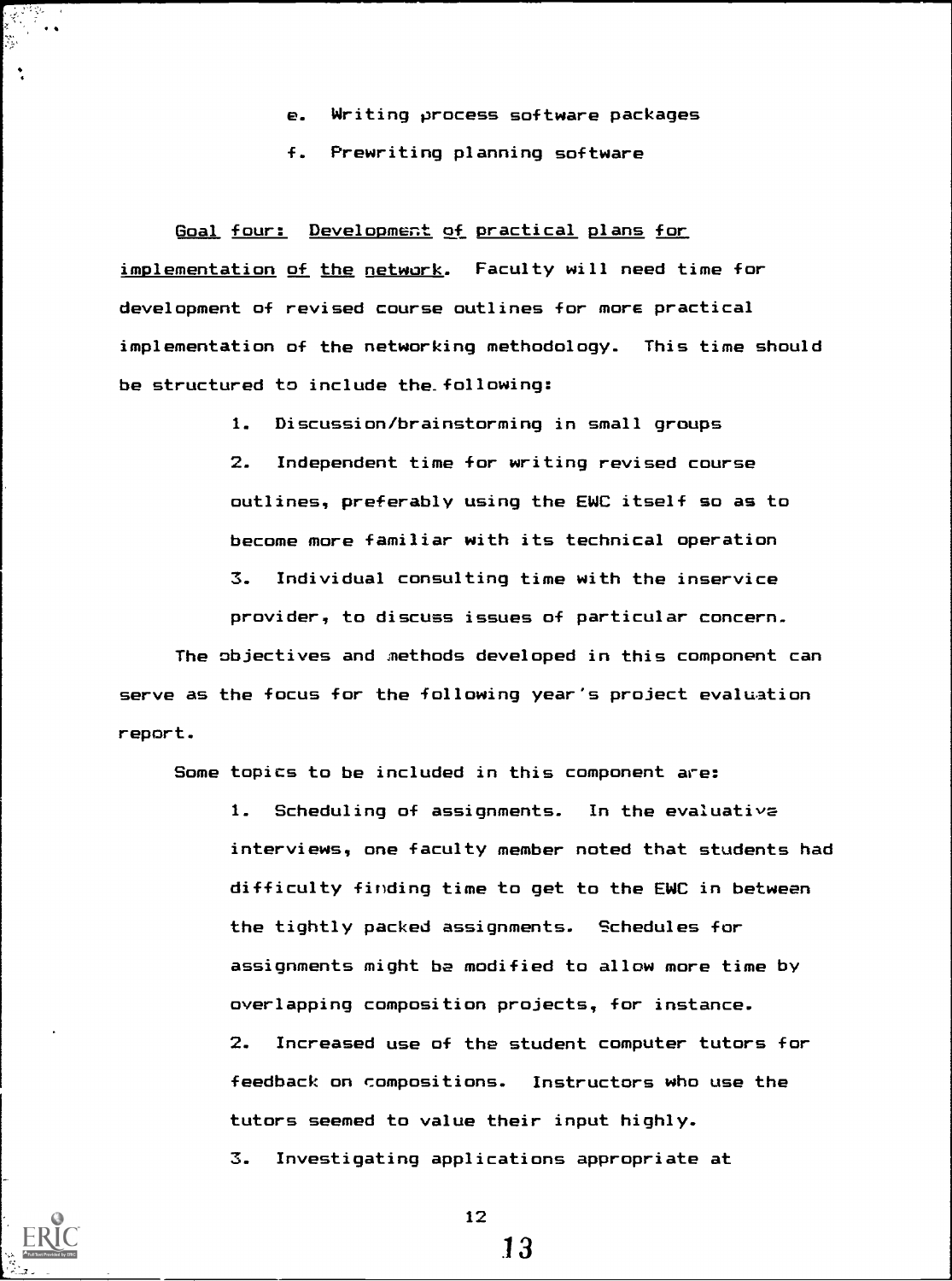varied ability levels. One instructor noted that the word processing component was not as valuable with the lowest level developmental students.

# Conclusion

The UCC EWC's second year has seen extension of access to more classes and more students. Instructors heavily involved in using the network last year have noted that the network no longer seems special--it has instead become more of an ordinary part of the curriculum and is taken for granted. Certainly that reaction denotes a high degree of success.



ing Co<br>S  $\rightarrow$   $\bullet$ ing).<br>Sta

 $\ddot{\phantom{1}}$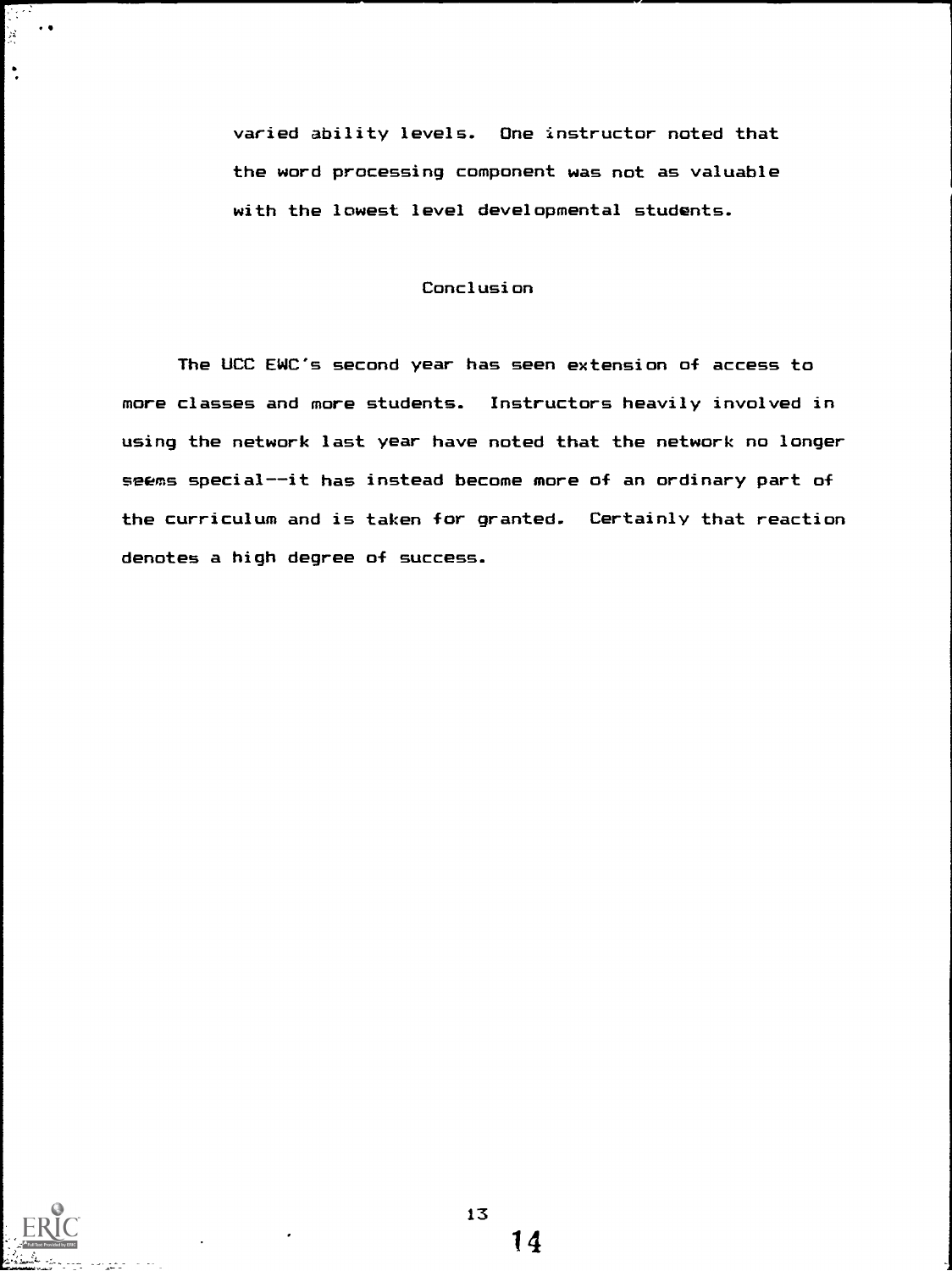Appendix A: Checklist for Computer Tutors



 $\left| \cdot \right|$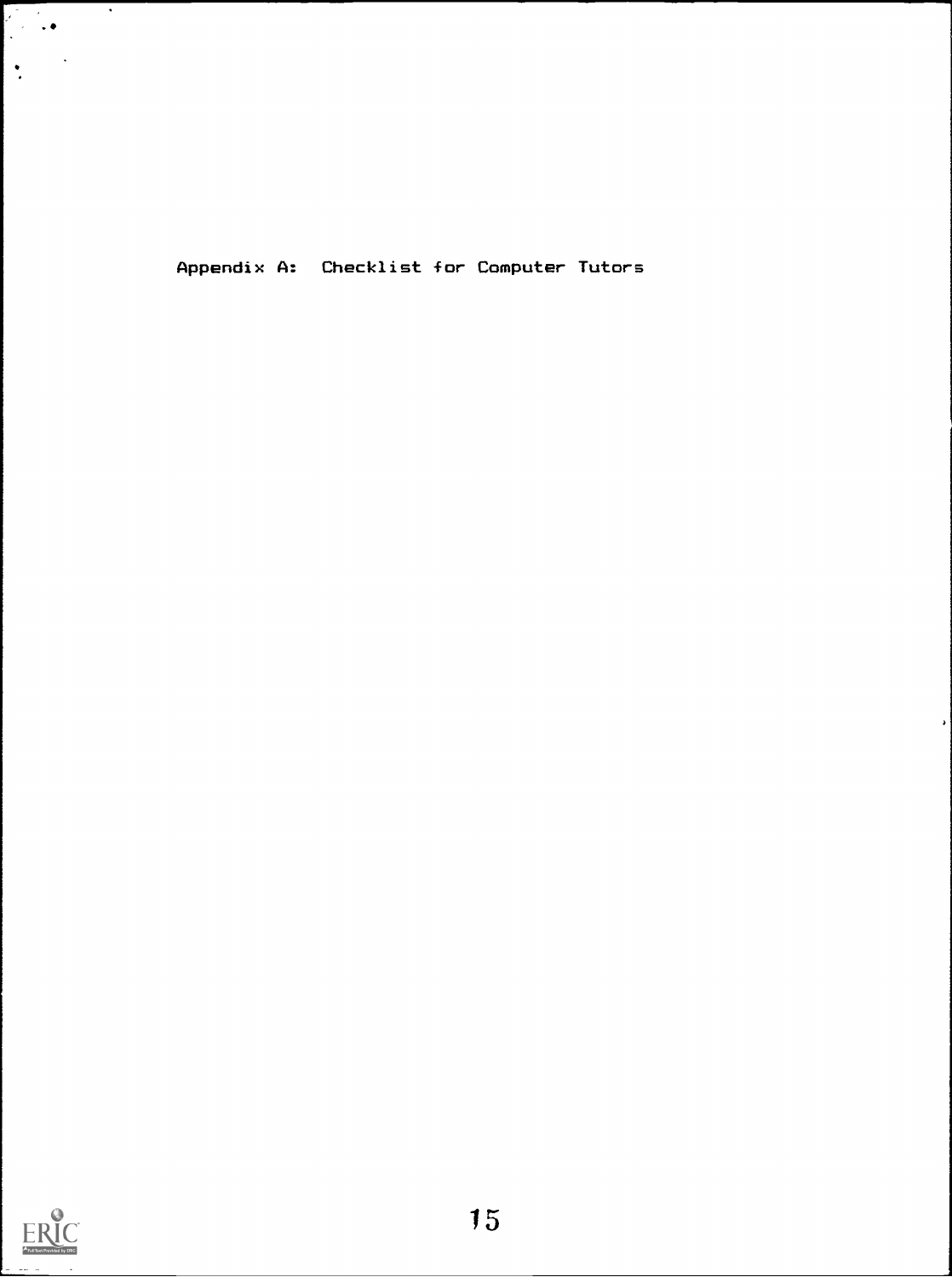| Tutor's Name |
|--------------|
|              |

Checklist for Computer Tutors

A propsective peer tutor should be able to perform the<br>measure to qualify as a computer tutor in A propsective peer tutor should as a computer tutor in<br>following tasks in order to qualify as a computer tutor in the Academic Learning Center.

| initialize a disk<br>1.                                                                                      |
|--------------------------------------------------------------------------------------------------------------|
| retrieve files (from floppy and hard disks)<br>2.                                                            |
| switch drives (e.g. from Disk 1 Slot 6 to Disk 2, Slot 7)<br>3.                                              |
| add, save, print, and remove files<br>4.                                                                     |
| know the important commands in the Appleworks Options menu,<br>5.<br>such as:                                |
| center<br>Α.                                                                                                 |
| double space<br>в.                                                                                           |
| justify/unjustify<br>c.                                                                                      |
| number pages<br>D.                                                                                           |
| underline text<br>Ε.                                                                                         |
| delete text<br>6.                                                                                            |
| move text within a document on the clipboard<br>7.                                                           |
| use the printer options menu<br>8.                                                                           |
| use program ancillary to word processing<br>9.                                                               |
| spell checker<br>А.                                                                                          |
| word count<br>в.                                                                                             |
| grammar check<br>$\mathbf{C}$ .                                                                              |
| keyboarding<br>$D$ .                                                                                         |
| 10. insert paper into the printers                                                                           |
| 11. change printer ribbons                                                                                   |
| 12. teach a class (at the instructor's request in the<br>basic of Appleworks during its first session in the |



 $\left| \cdot \right|$ 

 $\ddot{\cdot}$ 

 $\bullet$   $\bullet$ 

Electronic Writing Center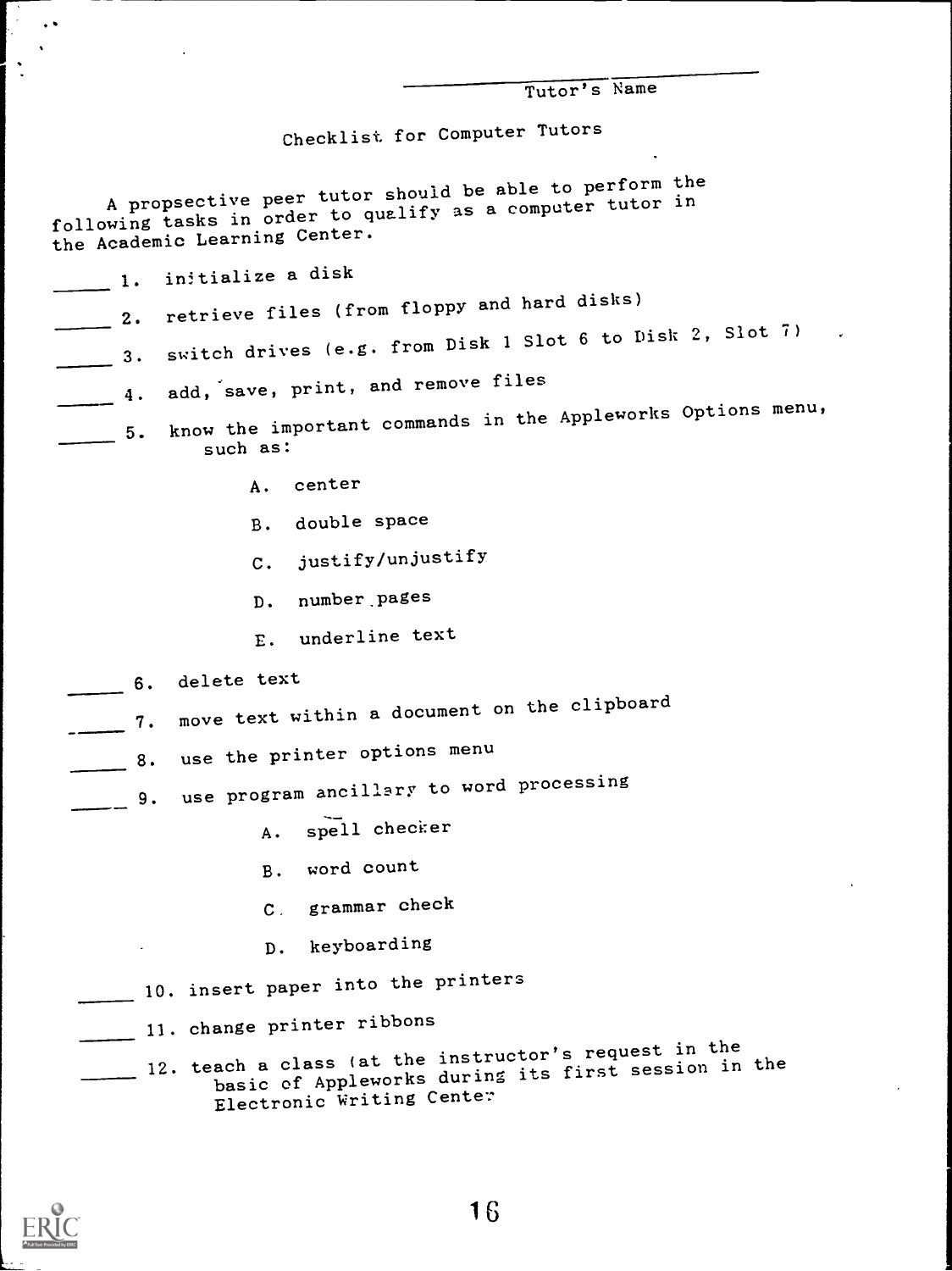Appendix B: Evaluation Instrument for Writing Attitudes



 $\left| \cdot \right|$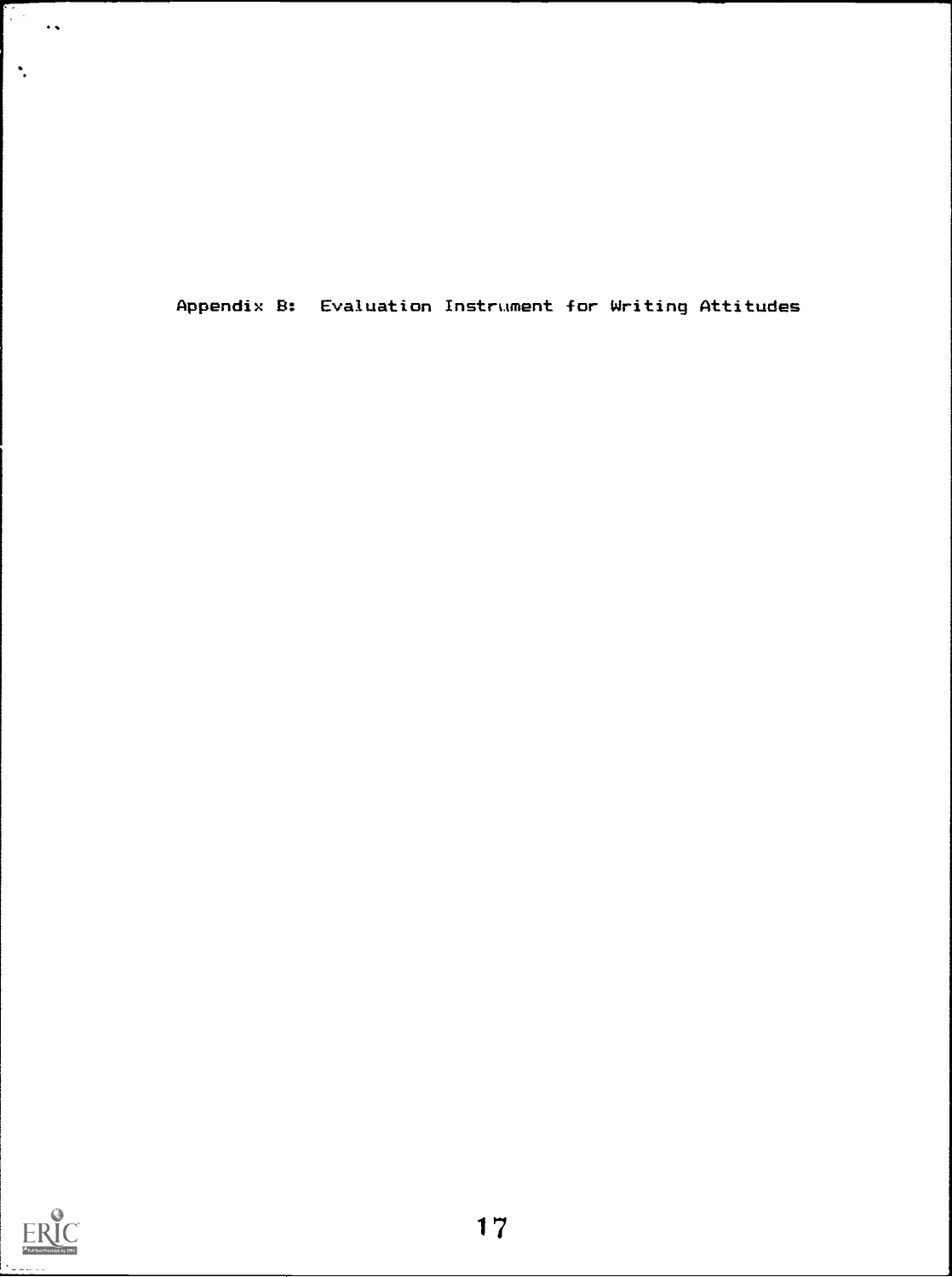Name Location: UCC Project Disk, 1988 -1989 Instructions: In the left margin next to each statement, write one of the following numbers to indicate the strength of your agreement or disagreement with it: <sup>1</sup> -- Almost never  $2$  -- Seldom  $3$   $-$  Sometimes  $4$  -- Often  $5$   $-$  Almost always 1. I write letters to my family and friends. 2. On my own, I write stories, plays, or poems. 3. I voluntarily rerFad and revise what I've written.

4. When I have free time, I prefer writing to being with friends.

5. I prefer topics I choose myself to ones the teacher gives.

On the whole. I like school. 6.

7. I use writing to help me study and learn new subjects.

8. Girls enjoy writing more than boys do.

9. I like what I write.

10. Writing is a very important way for me to express my feelings.

11. Doing workbook exercises helps me improve my writing.

12. A student who writes well gets better grades in many subjects than someone who ooesn't.

13. When I have free time, I prefer writing to reading.

14. I do school writing assignments as fast as I can.

15. I get better grades on topics I choose myself than on those the teachers assign.

16. I have written for a school newspaper, literary magazine, or yearbook.

17. I voluntarily keep notes for school courses.

18. When I have free time, I prefer writing to sports, games, or hobbies.



 $\ddot{\phantom{0}}$ 

 $\ddot{\phantom{a}}$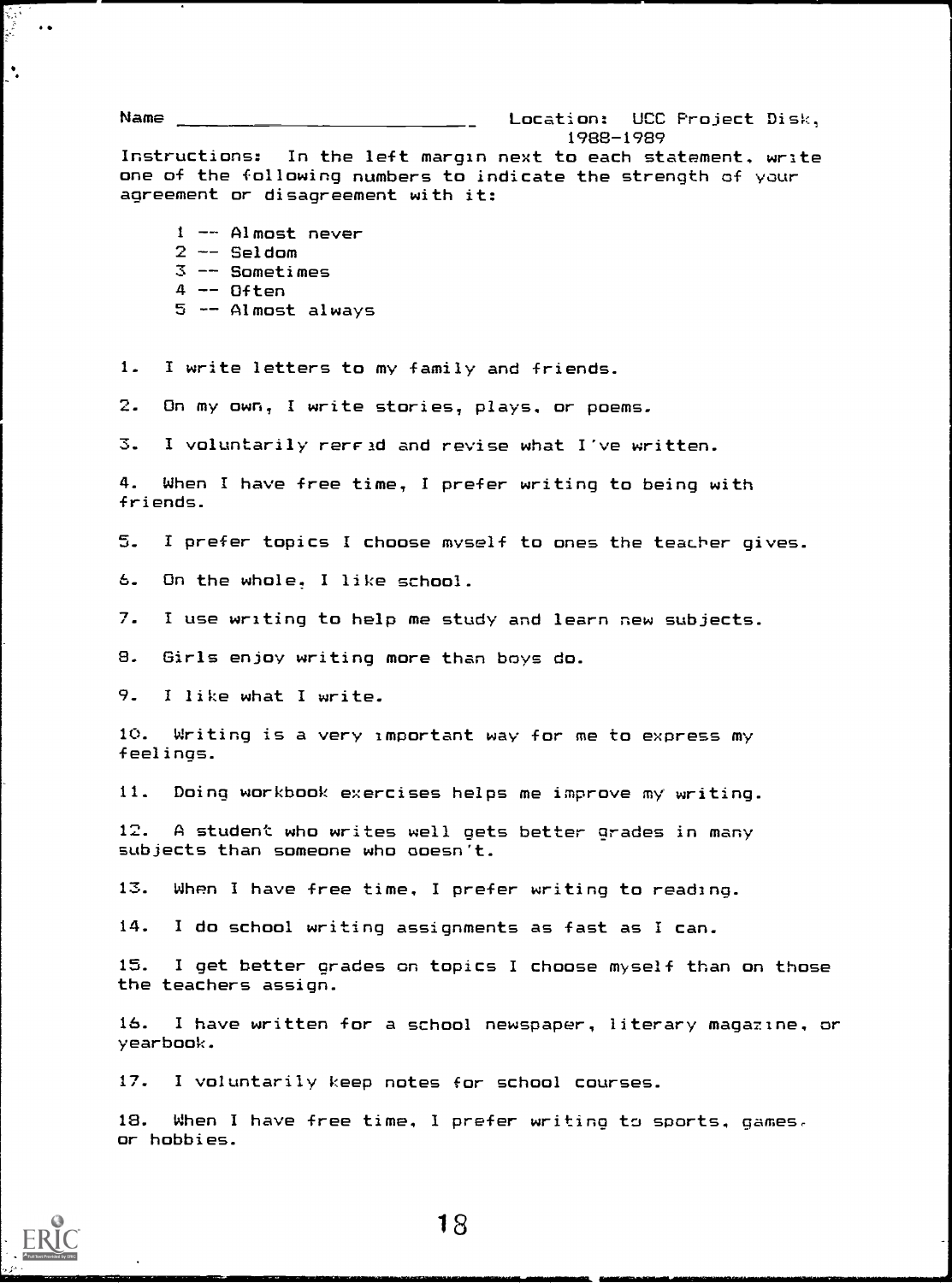19. I leave notes for my family and friends.

20. The teacher is the most important audience for what I write in school.

21. Students need to plan in writing far school themes.

22. When I have free time, I prefer writing to watching television.

23. I write better than I speak.

24. Good writers spend more time revisina than poor writers.

25. I accept positions in groups that involve writing.

26. I write better than I read.

27. I spend more time on a piece of writing I do outside school than one I do as an assignment.

28. Studying grammar helps me improve my writing.

29. I'd rather write than study literature.

30. I share what I write for school with family and friends.

31. I write public figures like my Congressman nr Mayor.

32. I write graffiti.

33. In class, I share what I write with other members of the class.

34. When I have free time, I prefer writing to listening to music.

35. Teachers give poor grades to capers that have misspellings.

36. Writing for others is more important than expressing myself.

37. I can put off doing assigned writing until the last minute and still get a good grade.

38. I must learn to write a good paragraph before I can write an entire theme.

79. I keep a journal or diary.

40. I prefer writing to dramatics in English class.



 $\rightarrow$ 

 $\ddot{\phantom{1}}$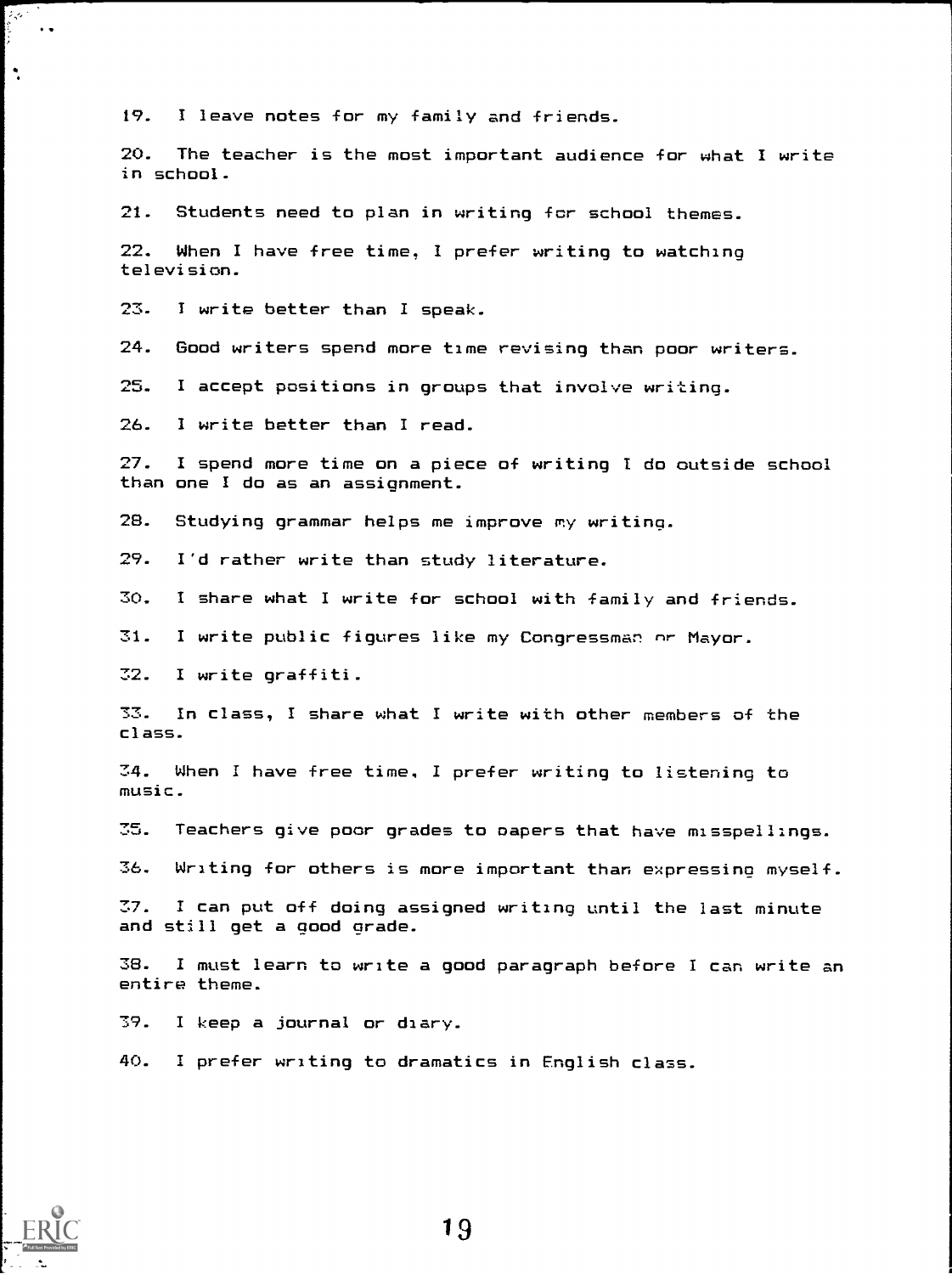Appendix C: Evaluation Instrument for Computer Attitudes

 $\ddot{\cdot}$ 

 $\ddot{\phantom{1}}$ 

دی ده<br>منابع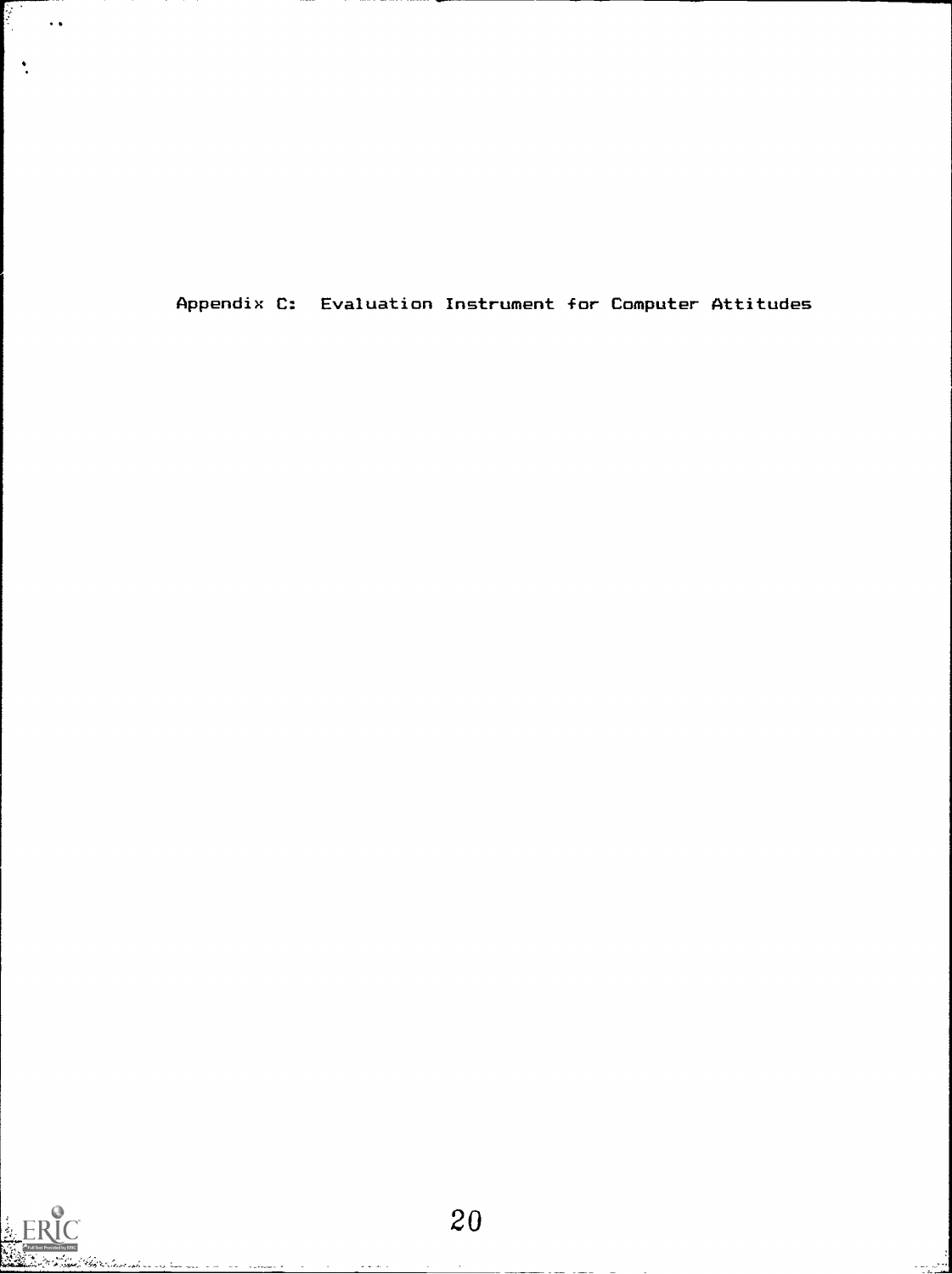Name Located on ULC Project Disk, 1988-1989

Directions: This scale measures how you feel about writing class in school. Read each statement and decide how you feel about it. Rate each statement on a scale of <sup>1</sup> to 4, as follows:

4 will mean "I strongly agree" 3 will mean "I agree" 2 will mean "I disagree" 1 will mean "I strongly disagree"

Write each answer in the margin on the left.

1. Computers do not scare me at all.

2. I'm no good with computers.

3. I would like working with computers.

4. Working with a computer would make me very nervous.

5. Generally, I would feel OK about trying a new problem on the computer.

6. The challenge of solving problems with computers does not appeal to me.

7. I do not feel threatened when others talk about computers.

8. I don't think I would do advanced computer work.

9. I think working with computers would be enjoyable and stimulating.

10. It wouldn't bother me at all to take computer courses.

11. I am sure I could do work with computers.

12. Figuring out computer problems does not appeal to me.

13. Computers make me feel uncomfortable.

14. I'm not the type to do well with computers.

15. When there is a problem with a computer that I can't immediately solve, I would stick with it until I have the answer.

16. I would feel at ease in a computer class.

17. I am sure I could learn a computer language.



iyo.<br>Ma  $\sim$  . <br>  $\bullet$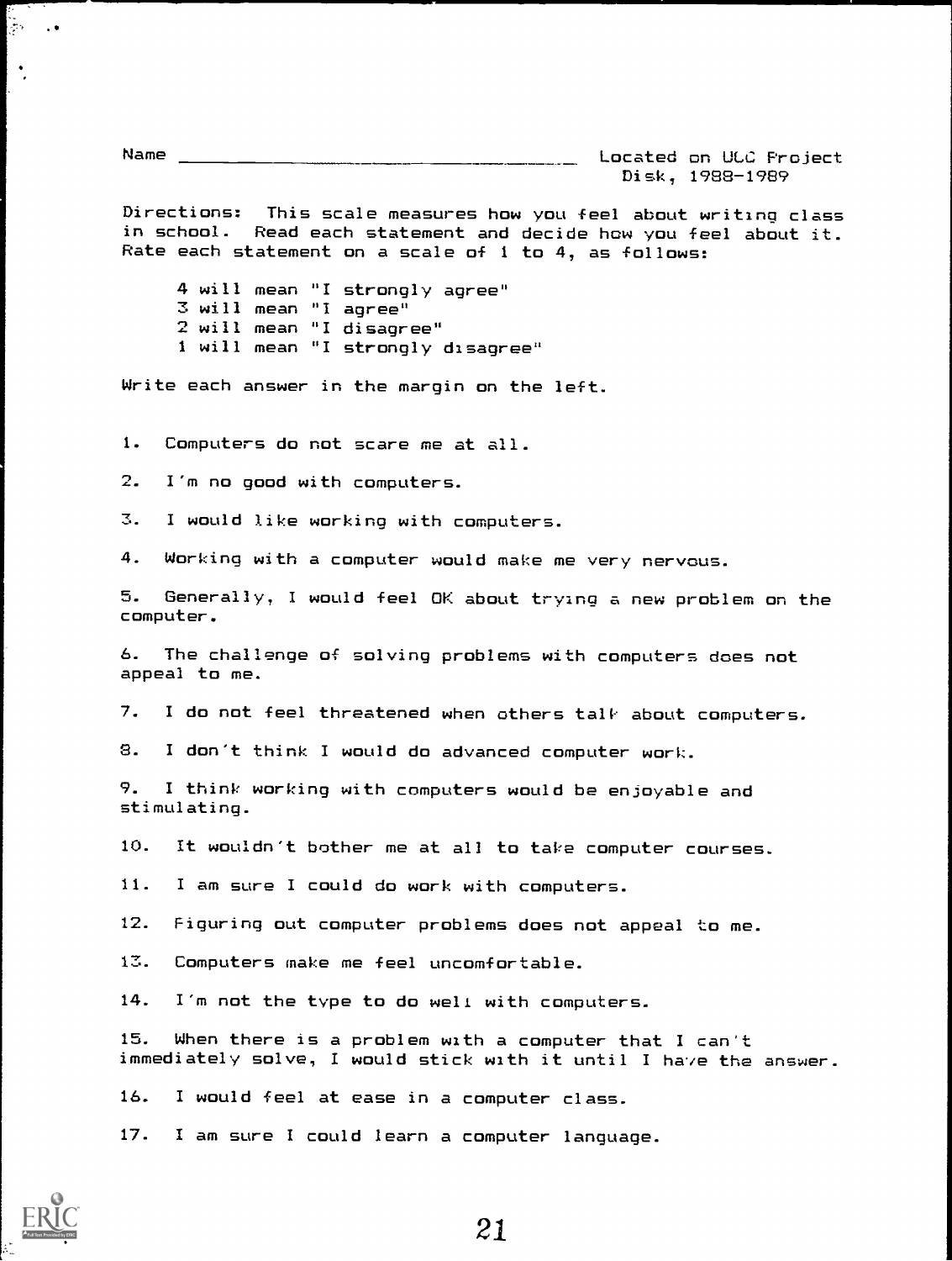18. I don't understand how some people can spend so much time working with computers and seem to enjoy it

19. I get a sinking feeling when I think of trying to use a computer.

20. I think using a computer .would be very hard for me.

21. Once I start to work with the computer, I would find it hard to stop.

22. I would feel comfortable working with a computer.

23. I could get good grades in computer courses.

24. I will do as little work with computers as possible.

25. Computers make me feel uneasy and confused.

26. I do not think I could handle a computer course.

27. If a problem is left unsolved in a computer class, I would continue to think about it afterward.

28. I have a lot of self-confidence when it comes to working with computers.

29. I do not enjoy talking with others about computers.



الأنواب.<br>أولا  $\ddot{\phantom{0}}$ 

 $\ddot{\phantom{a}}$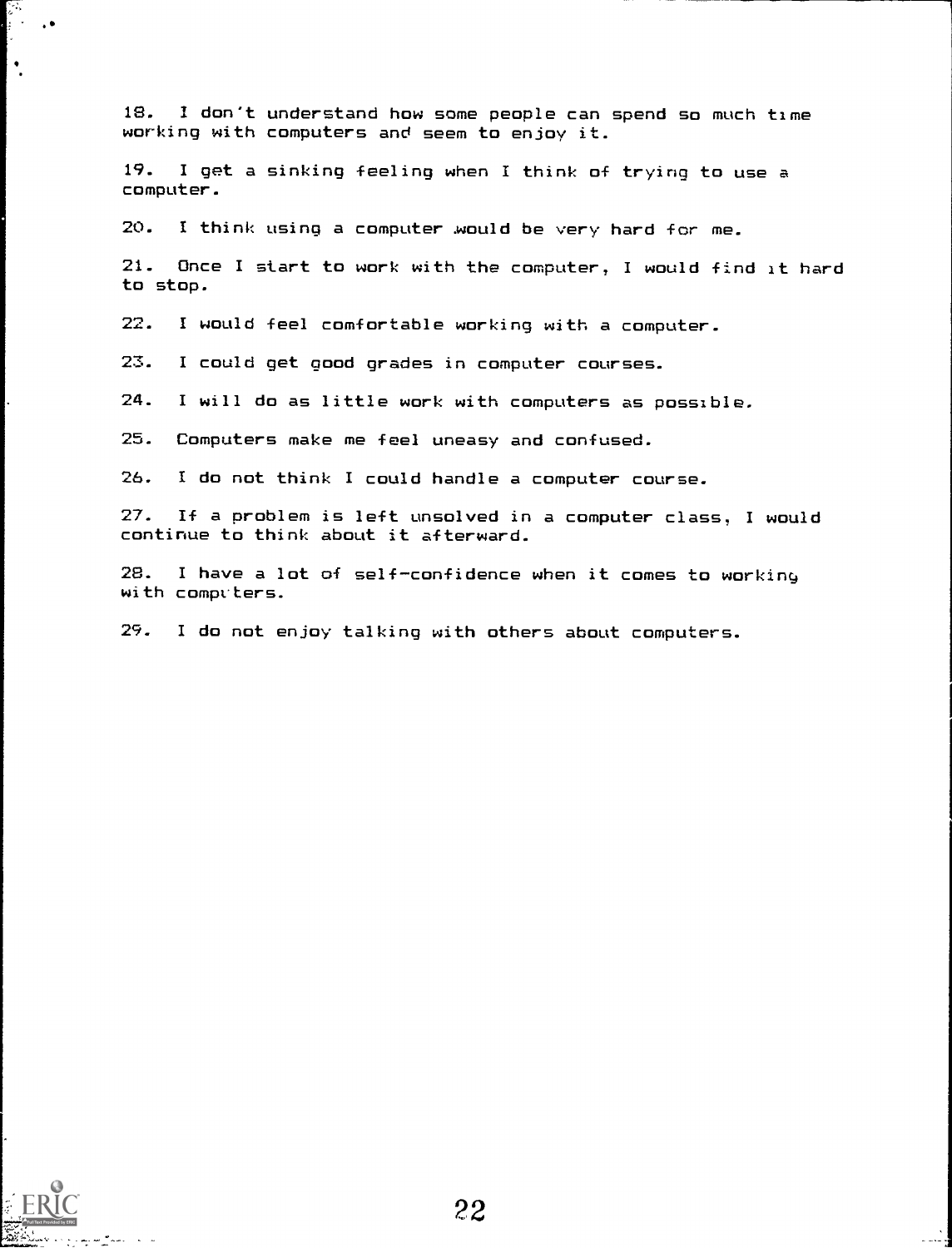Appendix D: Evaluation Instrument for Project Involvement

 $\overline{a}$ 



 $\mathbf{r}$  $\sim 10$ 

 $\left| \cdot \right|$ 

 $\epsilon$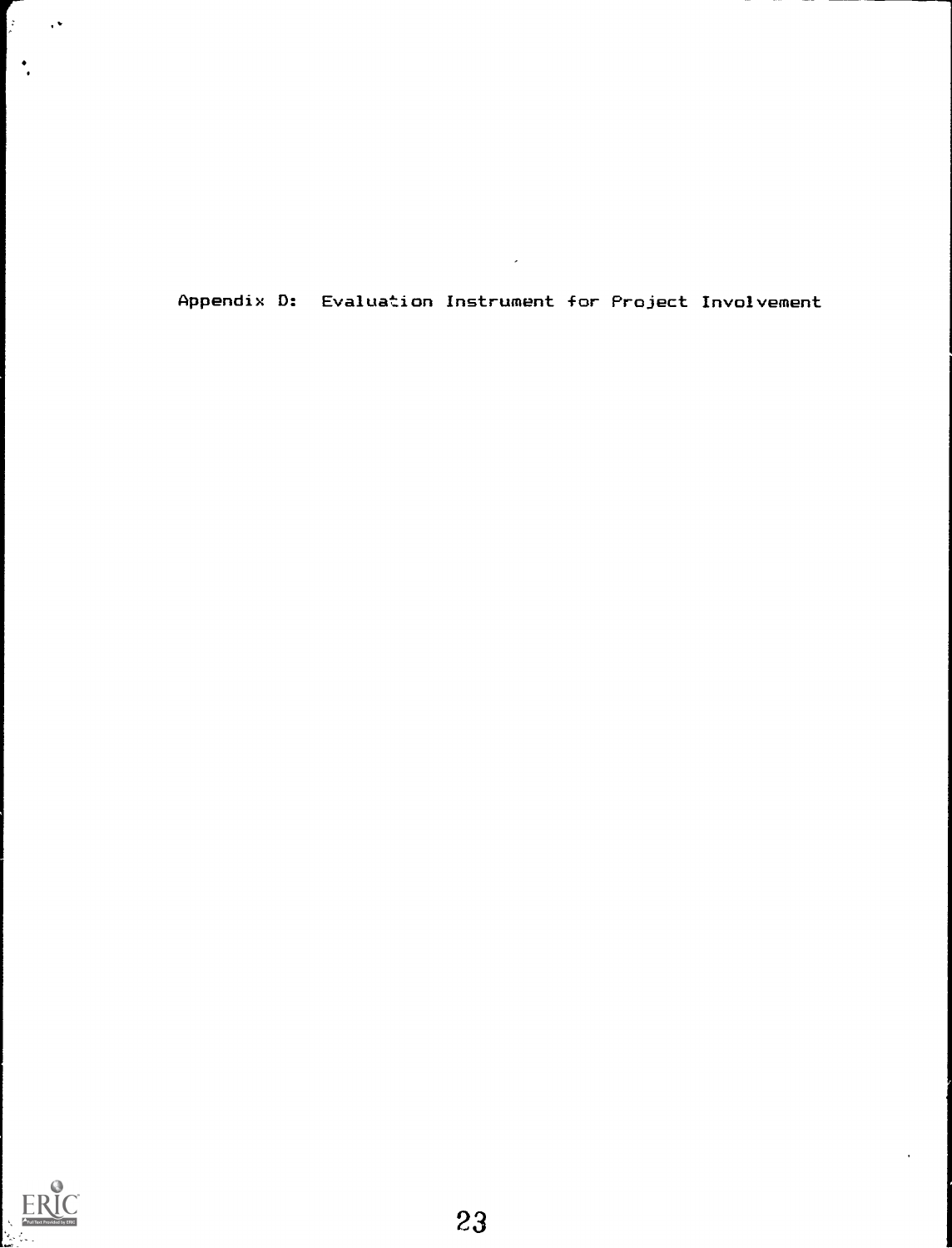| From UCC Project Disk, |  |
|------------------------|--|
| Name<br>1988-1989      |  |
|                        |  |
| Course                 |  |

Did using the computer help you to learn to write better? In what ways?

Did you enjoy the computer component of this course? What did you like best about it?

What did you enjoy the least about using computers in this course?

What suggestions would you make for improvements in the use of computers in this course?



 $\left[\begin{smallmatrix} 1 & 0 & 0 \\ 0 & 0 & 0 \\ 0 & 0 & 0 \end{smallmatrix}\right]$ 

 $\ddot{\cdot}$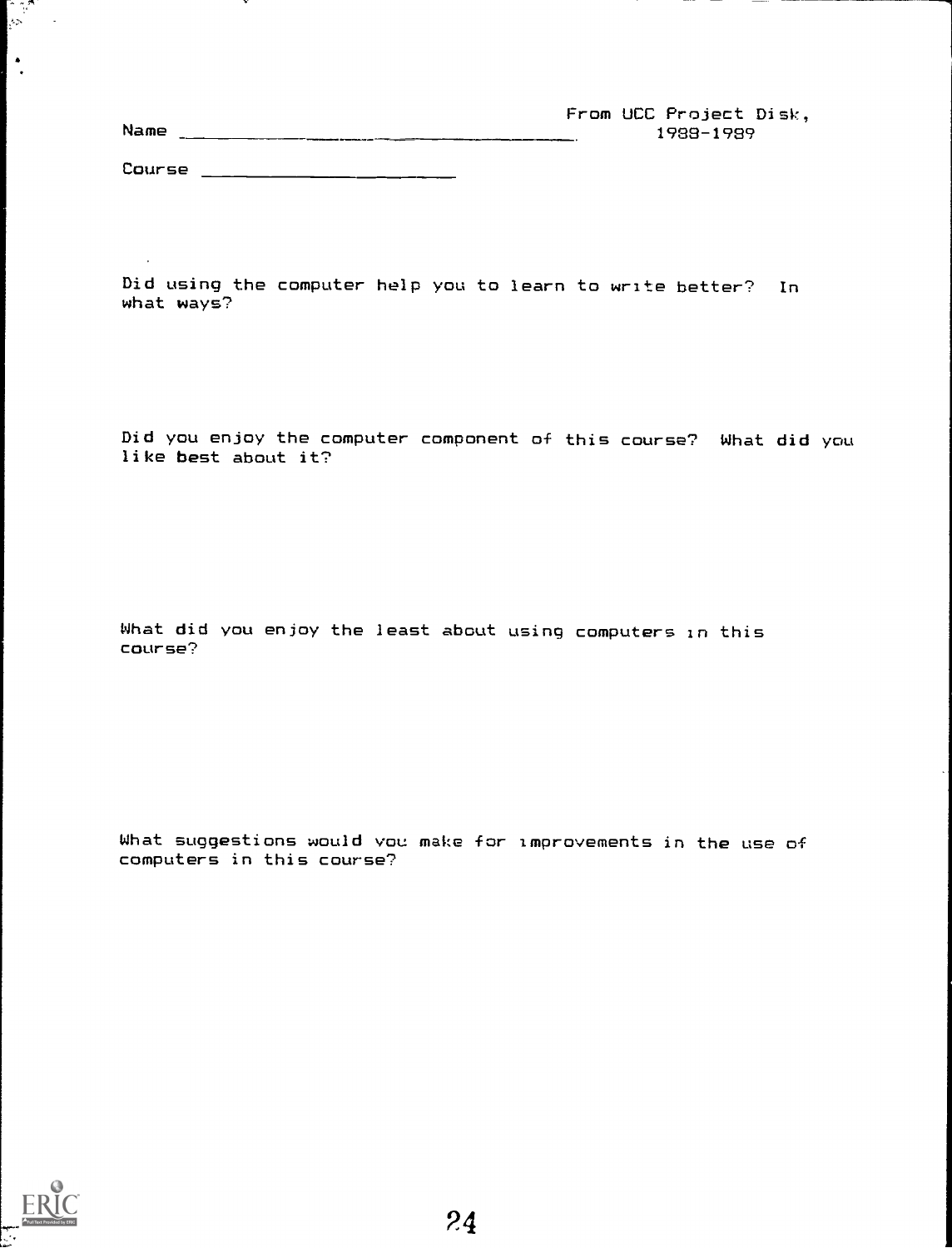Appendix E: AppleWorks Manual



 $\bar{r}$ 

 $\bullet$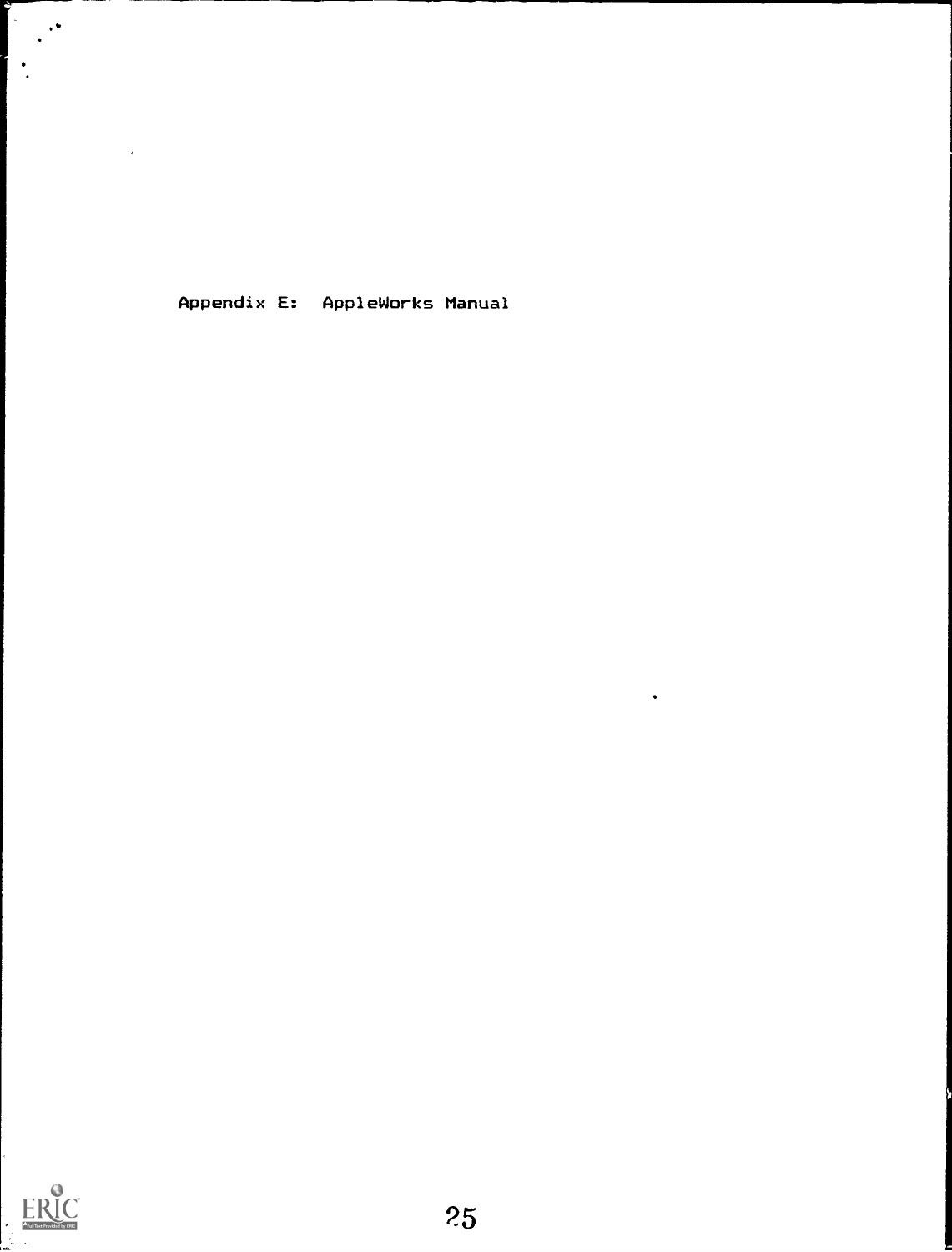

 $\mathcal{L}_{\mathcal{A}}$ 

 $\bullet$ 

 $\ddot{\phantom{0}}$ 

# **go** AppleWorks<br>Manual



 $\ddot{\phantom{0}}$ 

ERIC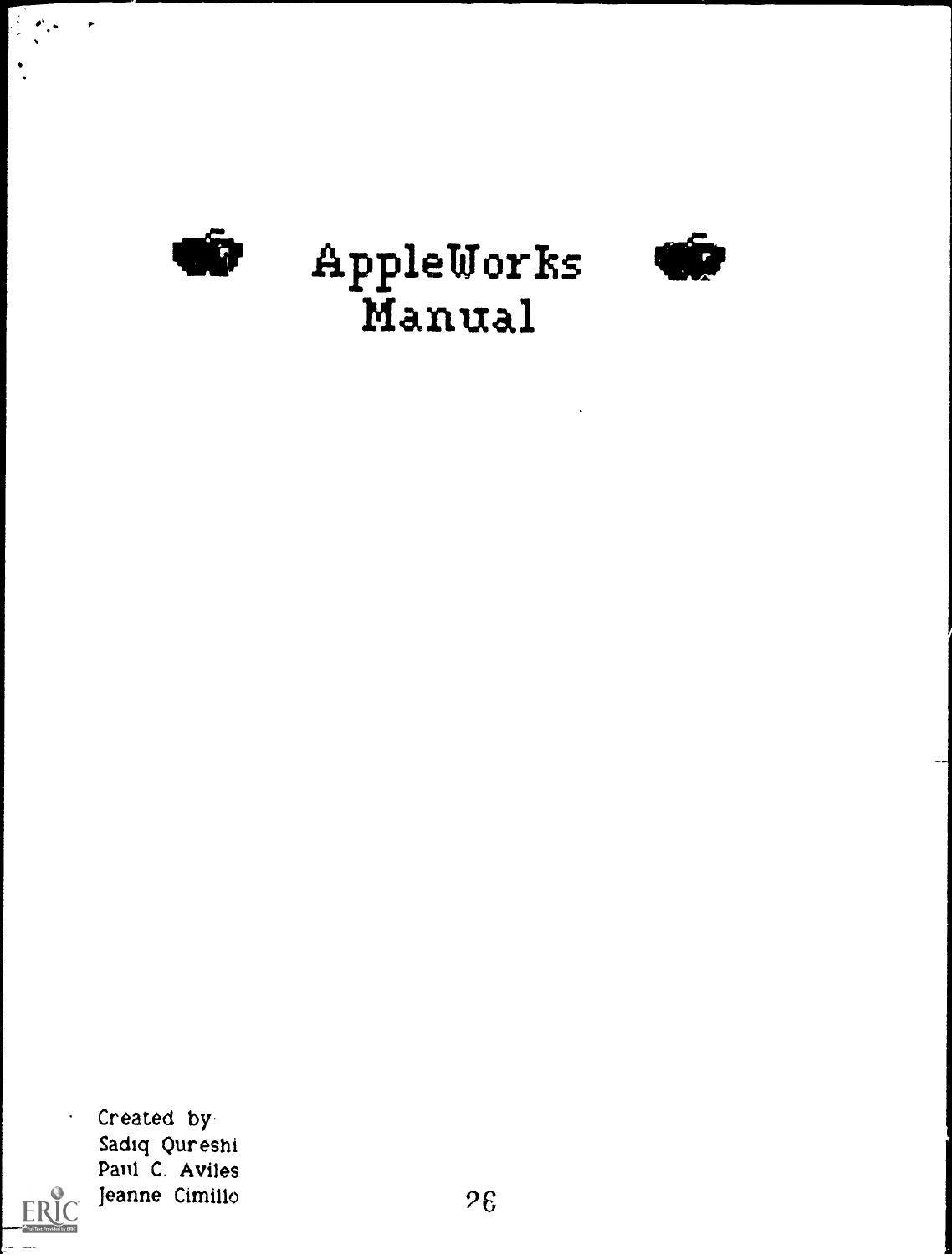# Introduction

This manual will enable you to use the 'AppleWorks' program. Please bear with this manual for it is designed to help you, not frustrate you. Although, it may be long, but it is necessary that you read and understand this manual to be able to successfully use AppleWorks. If there is something you do not understand, the tutors are here to help you.

-The Computer Room

-The Disk

-Getting Started

-Creating a File

-How to Center and Underline

-Spellcheck and Other Applications

-Appendix of Helpful Commanus

-Printer Options

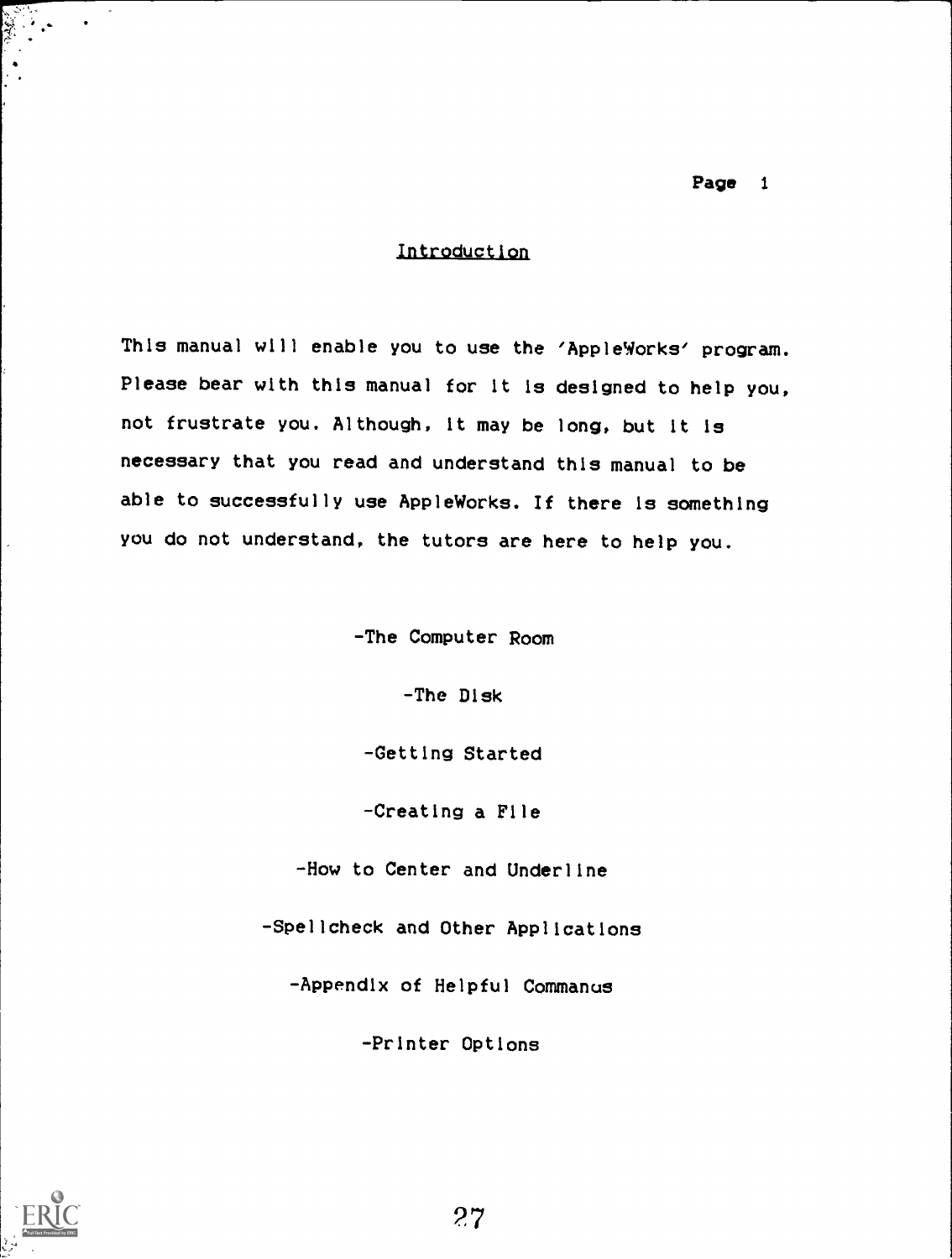#### The Computer Room

The Corvus room, was created last year to meet the demanding needs of the student body and as our already large facility proved to be too busy. There are a few rules that need to be obeyed during the time it is being used;

- No Food or beverages are permitted in the room.
- -Do not turn the computer on/off during your use or you will loose all of your Information.
- -If, while using the computer, a problems arises bring it to the attention of the tutor on duty. DO NOT ATTEMPT TO SOLVE THE PROBLEM YOURSELF !
- -This room is in the library, and there are other students using the room, so please keep talking to a minimum.
- -Please throw away all of your garbage, the room at end of the day can become messy and cluttered. YOUR HELP WILL BE GREATLY APPRECIATED AND WILL ONLY INCREASE THE TUTORS EFFICIENCY IN HELPING YOU.
- Please keep all your belongings with you. The tutors are not responsible for any materials left unattended.

Hope you have a nice time working with the computer. Regard it as a friend and it will do the same for you. Remember, the computer is only a machine, capable of doing only the things you ask it to do.

Thank You !!!!!!

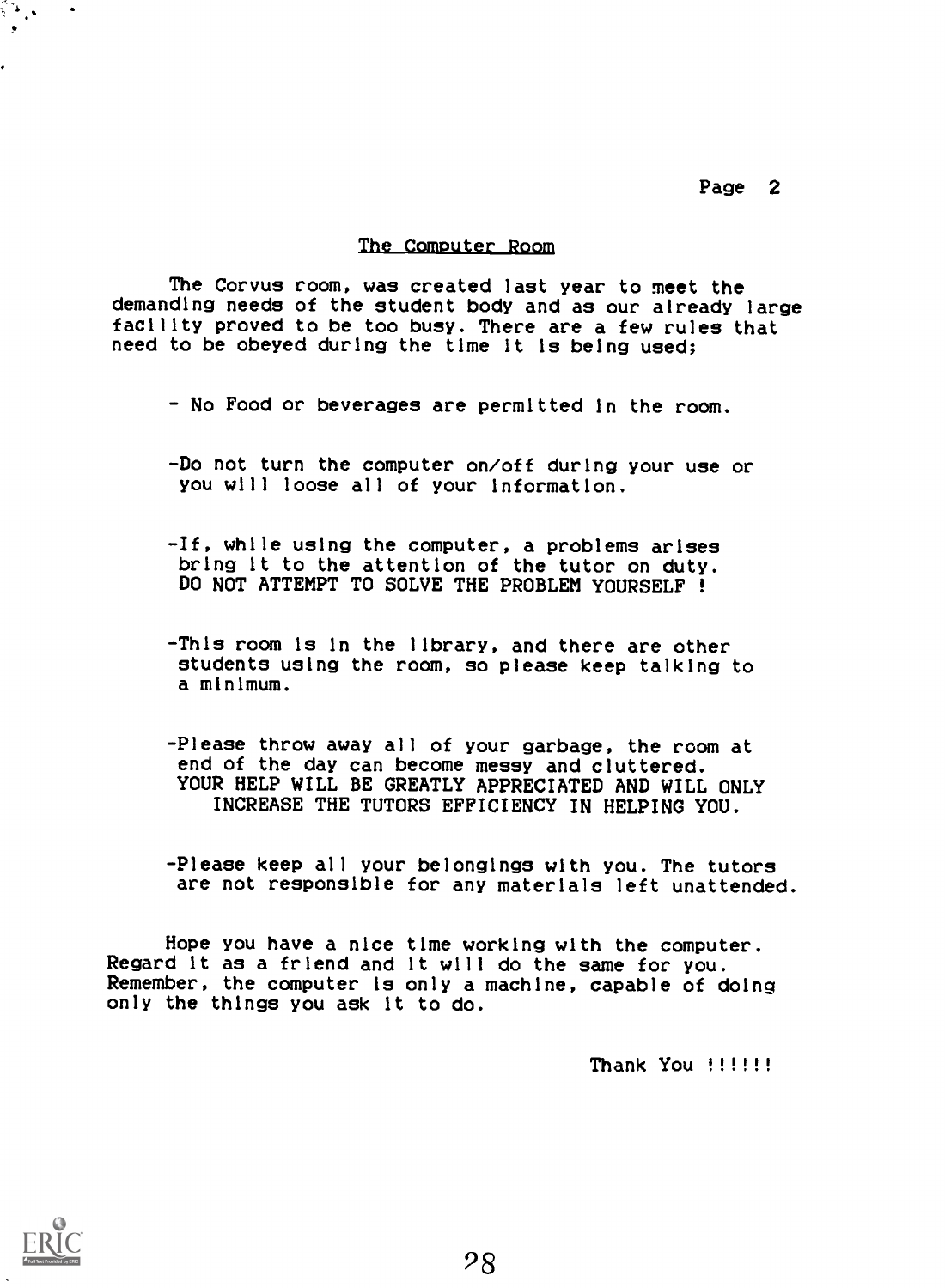# The Disk ???

While you are working with the computer you can save all of your work on a single 5 1/4 inch floppy disk. The disk itself is a magnetic disk encased in a plastic cover to protect it from the elements. There are a few basic rules that will allow your disk to live a longer and healthier life:

1. Do not touch the shiny parts Don't touch it with anything. They are vulnerable to fingerprints, dust, coffee spills, cigarette ashes, sneezes, dirty looks etc. The best way to keep things from touching it is by keeping the disks in their protective covers.

2. Do not Jam disks into the slots. Ease gently into their drives, so the disk won't bend, scratch or otherwise become offended.

3. Beware of Magnetism. The disk's memory comes from the critical arrangement of magnetic particles on its surface. Therefore, exposing the disk to any kind of magnetic field can muck up the arrangement of the particles---causing either amnesia or madness.

4. Handle like glass. Don't bend it, sit on it, fold it, or drop things on it, or use it to prop up table legs, etc. If you do so, the disk will spite you.

5. Keep your disk comfortable. Meaning between 50 to 100 degrees fahrenheit. For instance don't place your disk In the microwave, It will haunt you later. A simple rule is that if the temperature is comfortable for you, it is good for your disk.

Following these simple rules will keep your relationship with the disk a happy and long lasting one.



4.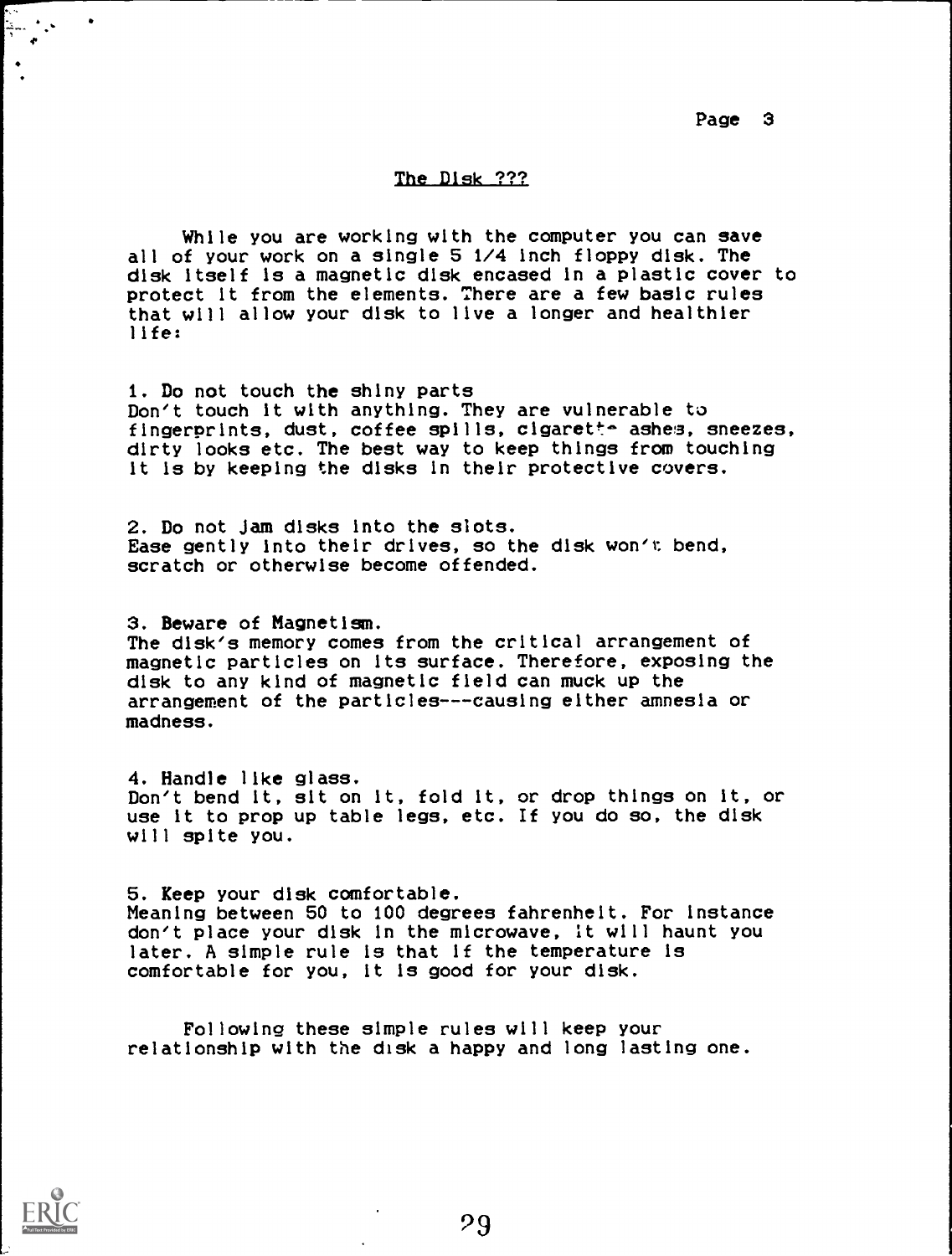#### Gettina Started

Each teacher has an account on the Corvus system. The account is further subdivided according to classes that the teacher has.

You can save your files in the account designated for you class, so that either an English tutor or your teacher can take a look at it and make comments/corrections In it before you hand in !our final draft. This is an advantage to you, because you do .not have to walt for the tutor to become available. Instead, the tutor looks at it whenever he or she can. However, you must inform the tutor that you want a paper corrected. It may be even possible for your teacher to comment on your paper.

OK, now comes the tricky part. How do you get into your teacher's account ? The answer is simple. You can not get into your teachers account unless you are provided with the account name, and the password that will enable you to use the program. This password and account name can only be provided by your teacher. (The tutors do not know the passwords, so do not ask them !).

Once you have entered the account and the password, you will see dots running across the screen. Do not be scared; it is only the computer booting itself up. Next, you will see the name of the creator of the software. At the bottom of the screen it will read: "Press Space Bar to Continue". Press the bar and you will get to a screen that says: "The date must be 1983 or later, and in this form:3/20/86". On the bottom of this screen it will read: "Type today's date or press Return". Check to see if the date is correct. If it is then press Return to accept It. The next screen will show you files available on the Timeout Menu. These will list some of the activities you can use with your files.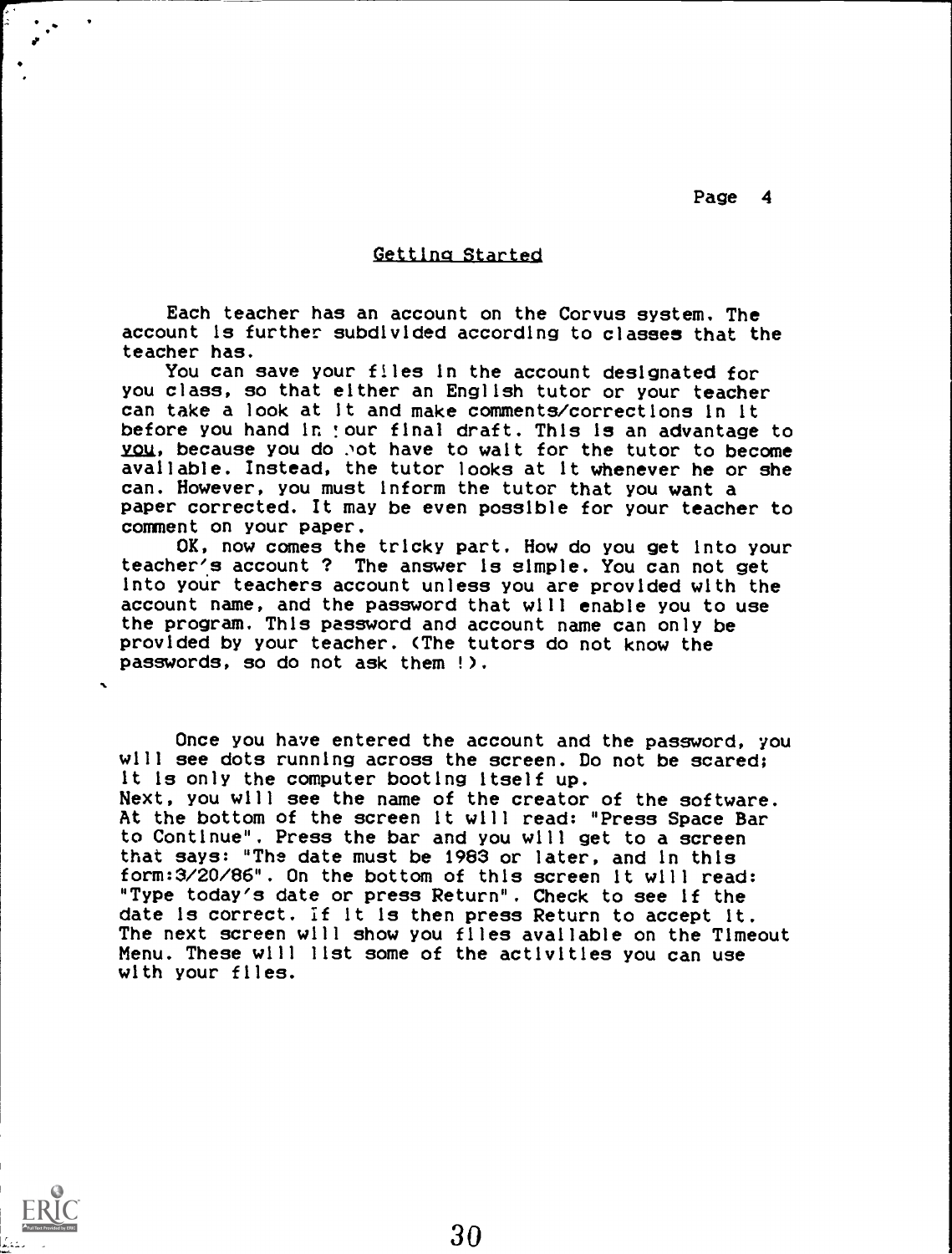Having hit return you will get to a screen which looks like this:

Disk: Disk 1 (Slot 6) MAIN MENU

|    | Main Menu                                    |  |
|----|----------------------------------------------|--|
|    | 1. Add files to the Desktop                  |  |
|    | 2. Work with one of the files on the Desktop |  |
|    | 3. Save Desktop files to disk                |  |
|    | 4. Remove files from the Desktop             |  |
| 5. | Other Activities                             |  |
|    | 6. Quit                                      |  |

Type number, or use arrows, then press Return 9-? for Help

# CREATING A FILE

Choose number 1, from the main menu. This will bring you to the following screen:

Disk: Disk 1 (Slot 6) ADD FILES Escape: Main Menu

|    | Add Files                         |  |
|----|-----------------------------------|--|
|    |                                   |  |
|    | Get files from:                   |  |
|    |                                   |  |
| 1. | The current disk: Disk 1 (Slot 6) |  |
|    | 2. A different disk               |  |
|    |                                   |  |
|    | Make a new file for the:          |  |
|    | 3. Word Processor                 |  |
|    | 4. Data Base                      |  |
| 5. | Spreadsheet                       |  |
|    |                                   |  |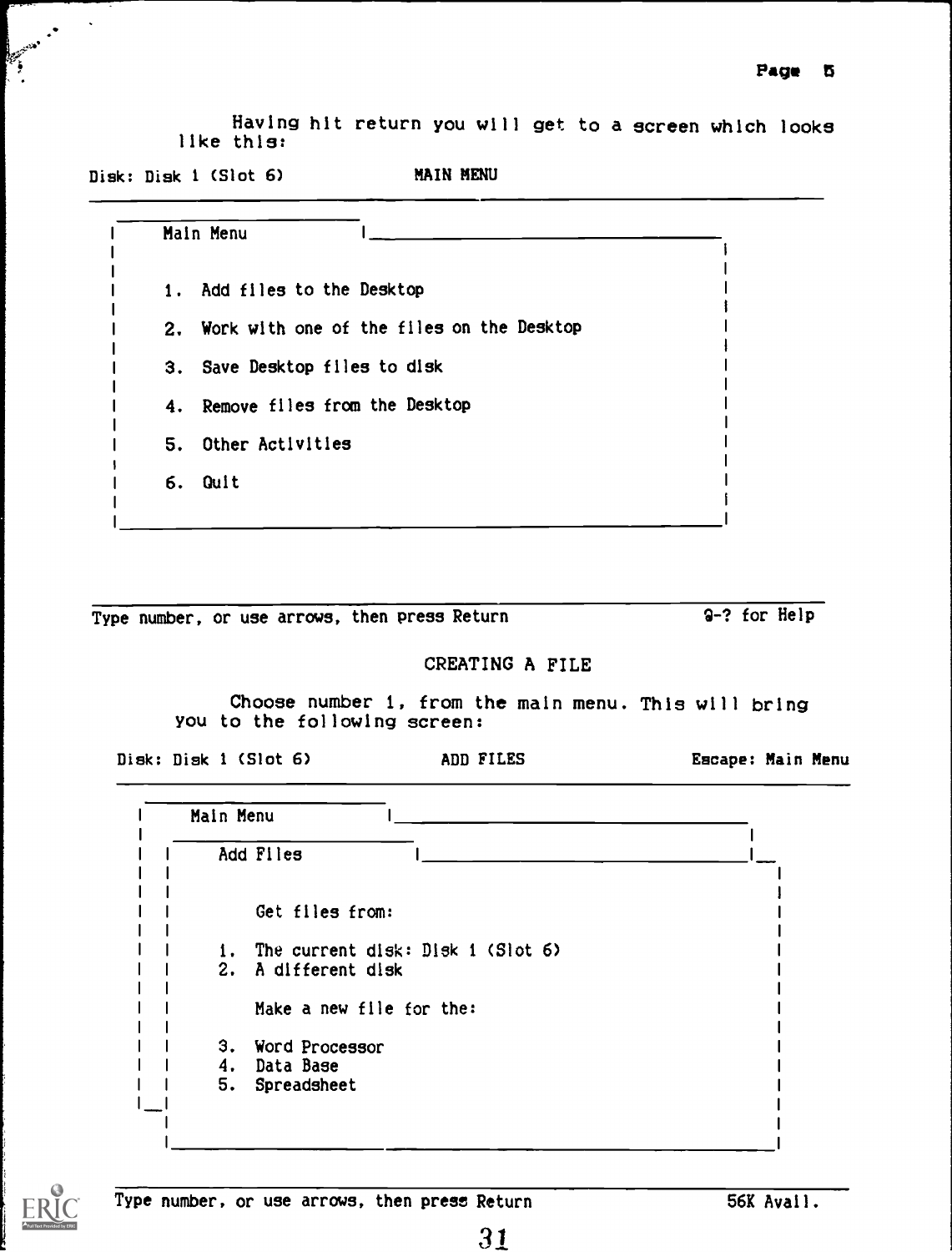Since you are creating a new Word Processor file bring the cursor down to "Word Processor". Once you have done that you will get to a screen which looks like this:

| Disk: Disk 1 (Slot 6) | WORD PROCESSOR              | Escape: Add Files |
|-----------------------|-----------------------------|-------------------|
| Main Menu             | $\bullet$                   |                   |
| Add Files             |                             |                   |
| Word Processor        |                             |                   |
| Make a new file:      |                             |                   |
| 1. From scratch       |                             |                   |
|                       | 2. From a text (ASCII) file |                   |

Type number, or use arrows, then press Return 56K Avail.

Select "From scratch." because you are beginning a new file, it will next ask you to name the file. Choose a name, it could be anything ranging from your pet name to the title of the paper, as long .s it is 15 characters maximum. Hit return and you are ready to begin writing your paper.



 $\hat{\mathbf{v}}$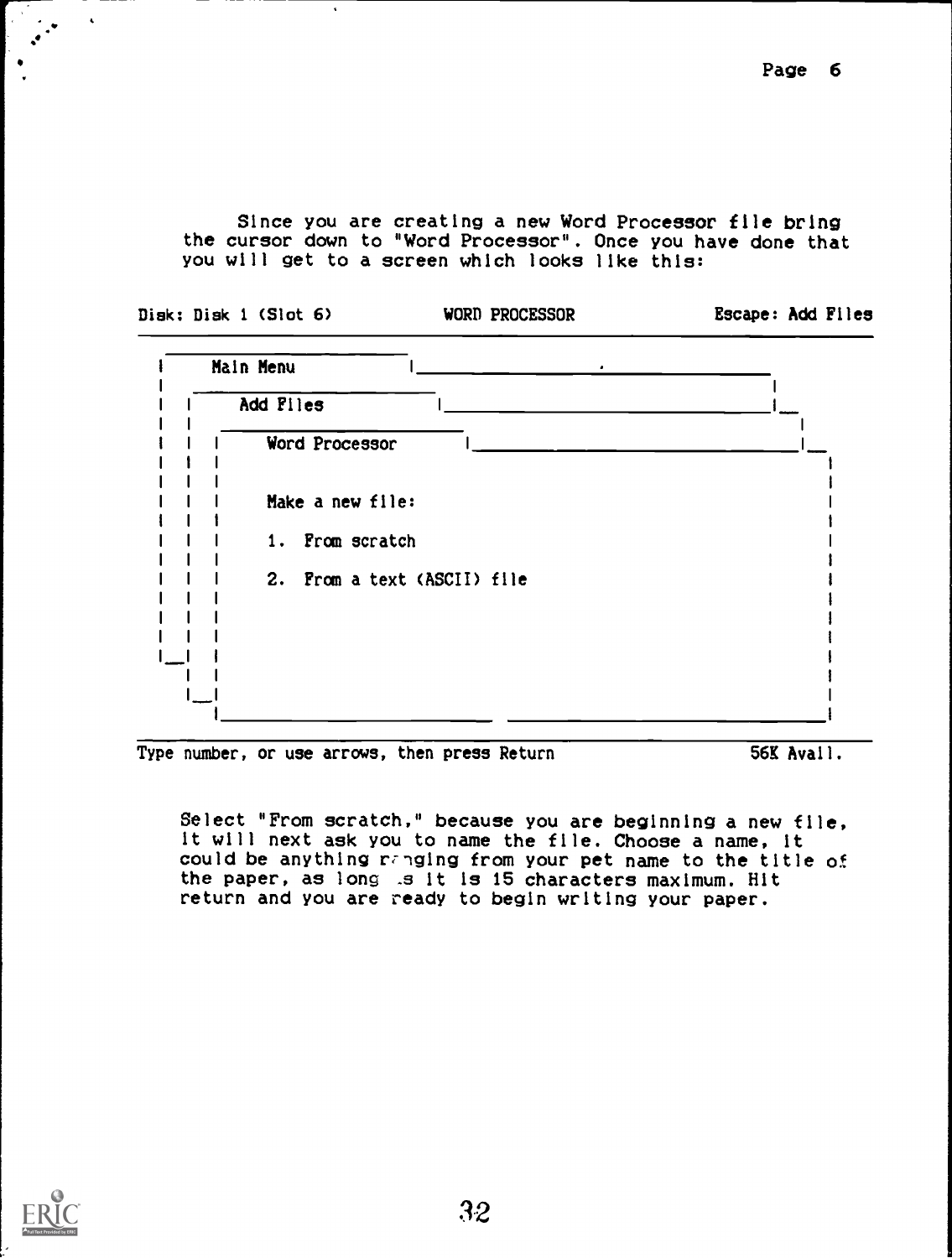# How to Center and Underline

To center, you first must put the cursor where you want the computer to begin centering. Next, use the Open-Apple "0" key in combination with the "0" key to get to the options menu. Select "cn" standing for centering and hit the return key. Escape out of the options menu, type what you want centered. You must again go back to the option menu after centering and use the uJ or Ju option, whichever you selected in the beginning. If you neglect to do this your entire paper will be centered. Remember, that the computer can only do what you command it to do.

To underline you use the Control key in combination with the "L" key. It is important to note that repeating the command cancels it. Control-L starts underlining and Control-L ends it.

If you want someone to pay special attention to a word or a phrase, you might want to use the Control key in combination with the "B" key. This command tells the computer to start printing in boldface (a dark heavy print). As with the Control-L key, the repeat use of this command cancels it. Control-B starts boldface and Control-B will end it.



R3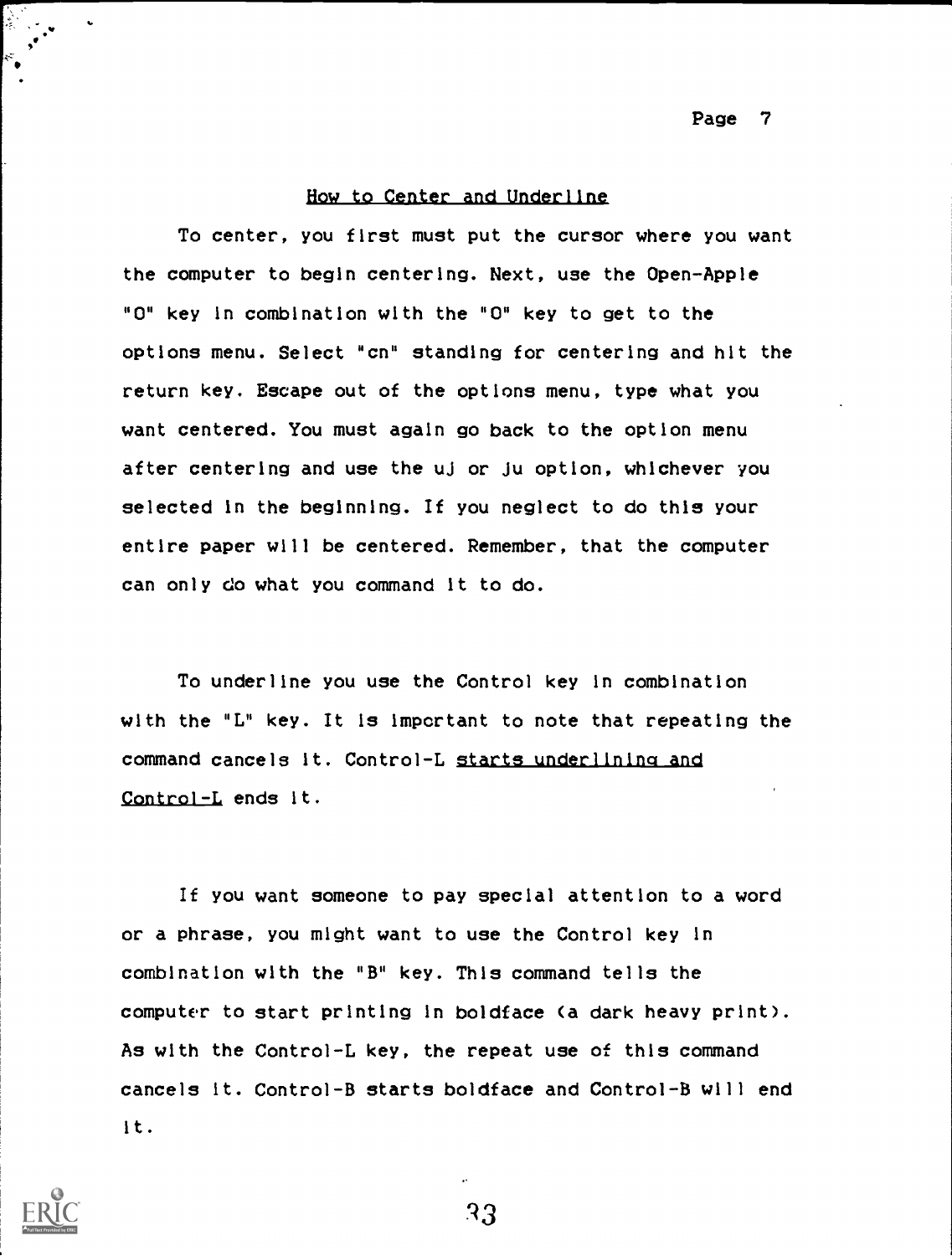# Spellcheck and Other Applications

For your convenience the Corvus system offers you the ability to check your spellings and count the number of words that you have in one particular document. To be able to use this utility you must first have your document saved on a disk, then press the Open-Apple and the Escape key together to obtain a screen that looks like this:

File: YOUR FILE

Escape: Main Menu<br>1===1===1===1===1===1===

|     | TimeOut Menu        |  |
|-----|---------------------|--|
| 1.  | Calculator          |  |
| 2.  | Calendar            |  |
|     | 3. Case Converter   |  |
|     | 4. Clock            |  |
|     | 5. Data Converter   |  |
|     | 6. Dialer           |  |
|     | 7. Envelope Address |  |
| 8.  | File Encrypter      |  |
| 9.  | FileMaster          |  |
| 10. | Note Pad            |  |
| 11. | Page Preview        |  |
|     | 12. Puzzle          |  |
| 13. | QuickSpell          |  |
| 14. | Utilities           |  |
|     | 15. WordCount       |  |
|     |                     |  |

Type number, or use arrows, then press Return 46K Avail.

From this screen you may either choose number 13(QuickSpell) or number 15(WordCount). Once you have chosen either of these, hit return to accept and you are well on your way.

The "WordCount" immediately tells you how many words you have in your document. The "QuickSpell" on the other hand recquires some input on your part. It might tell you that a name like "Sadly" is wrong, because the dictionary does not contain any 'names. So a little manipulation is recyuired.

You might want to ignore correcting a word if it is used in a different context than In the dictionary. You also might want to get a suggestion on a spelling of a word that you don't know how to spell. The computer automatically replaces your mistake with the correct word. The "QuickSpell" continues this process throughout your document. The result being an improved paper.